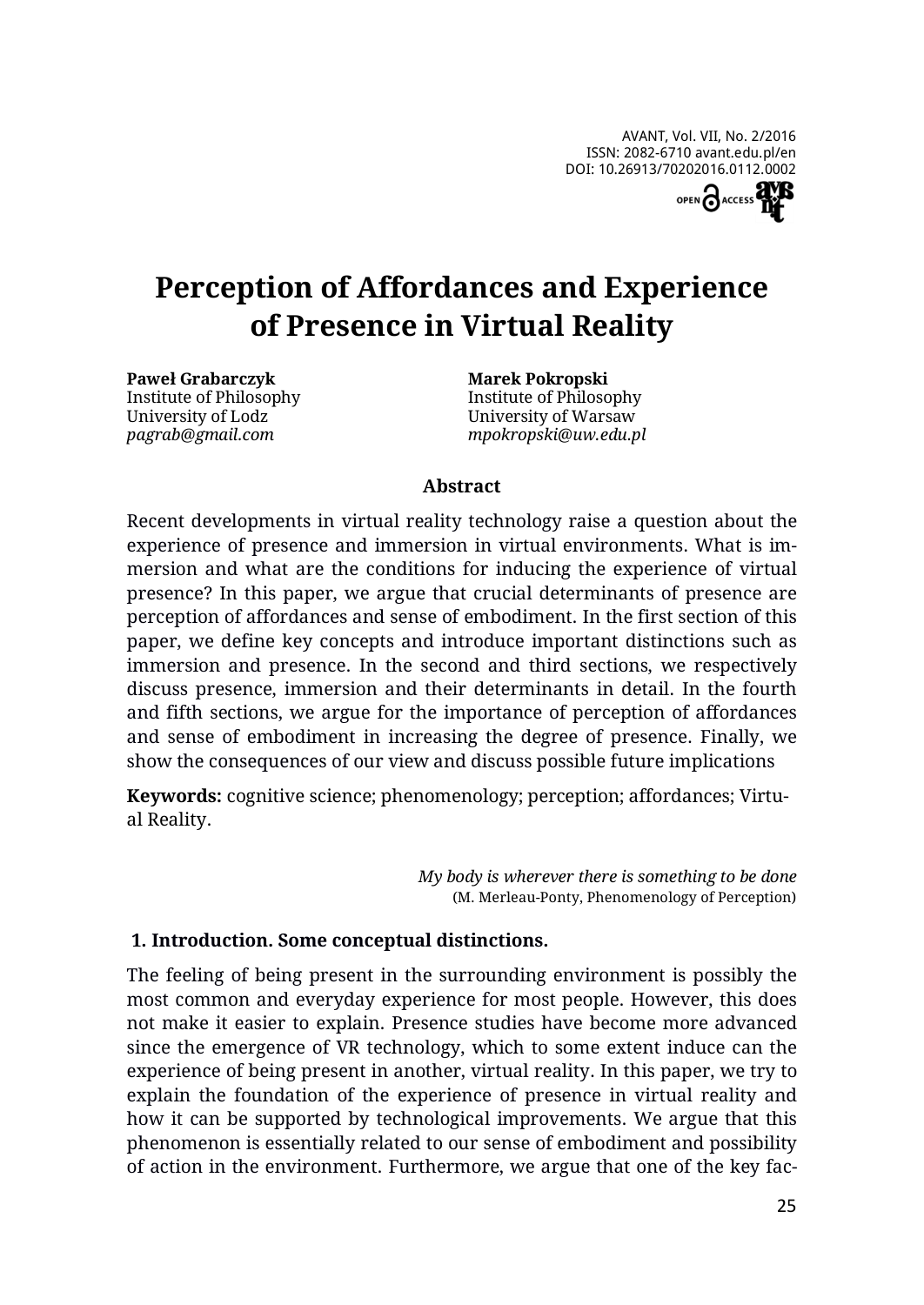tors is perception of affordances. However, before we introduce our proposal, we would like to clarify and define some conceptual notions such as virtual reality, presence and immersion, which are interrelated yet different.

What is virtual reality (VR)? One definition proposes, "VR is any computermediated synthetic world that can be interactively experienced through sensory stimuli." (Fiore et al. 2009) $4$  Two aspects of this definition that are worth pointing out (as they play an important role in our argumentation) is the direct reference to the technological medium and the "synthetic world". Another notable tradition of defining the notion of virtuality connects it with the notion of "simulation". Thus, "virtual" can be understood as simulated or surrogate environments or objects that elicit sensory responses (Hall et al., 2012). Two additional terms are sometimes used interchangeably with the notion of virtual reality: "virtual experience" and "virtual worlds". Additionally, people sometimes talk about "virtual environments" and "virtual objects". This provokes a host of conceptual questions: is every experience of a virtual world a virtual experience? How does the notion of virtual reality differ from the notion of virtual world? Is virtual reality simply a virtual world accessed through special gear (typically head mounted displays)? Is every act of watching digital media a type of "virtual experience"? If not, why does watching a screen becomes a "virtual experience" once I mount the screen on my head?

We do not have the ambition to define all of the notions listed above, but we can make more sense of them once we highlight some of their characteristic properties. Firstly, it is hard not to see that there is a relatively stable element to various uses of the term "virtual" that boils down to being a "nonphysical representation of something physical". This is what we mean when we talk about "virtual money" or "virtual maps". Note that the same intuition can be seen in cases in which the term "virtual" is used as a synonym of "potential": what we mean in these cases is that something physical is in fact only imaginary or conceptual. Thus, it might be best to think about virtual as a kind of a fundamental remediation of one ontological domain into different ontological domain. "Virtual" is thus very similar to the way we use the term "mental" or "imaginary". Not surprisingly, both these terms could be just as well used in the contexts presented above as we sometimes talk about imaginary worlds or imaginary experiences. One important factor that differentiates between virtual and imaginary (or mental) is that virtual objects, environments etc. can be shared: we can meet in a virtual room but not in an imaginary room. Even if we can both simultaneously imagine the same box, there is no way for me to rotate it in such a way that you could see its other side. Thus, building on Es-

 $\overline{a}$  $^4$  It should be pointed out that we use the term "virtual" as opposed to "physical" or "real", not as a synonym of "possible", "illusory" or "ideal" (Lister 2003). Obviously, this difference in meaning should not be understood as a simple equivocation. There are interesting philosophical dependencies between both senses of "virtual", but we do not cover them in this paper.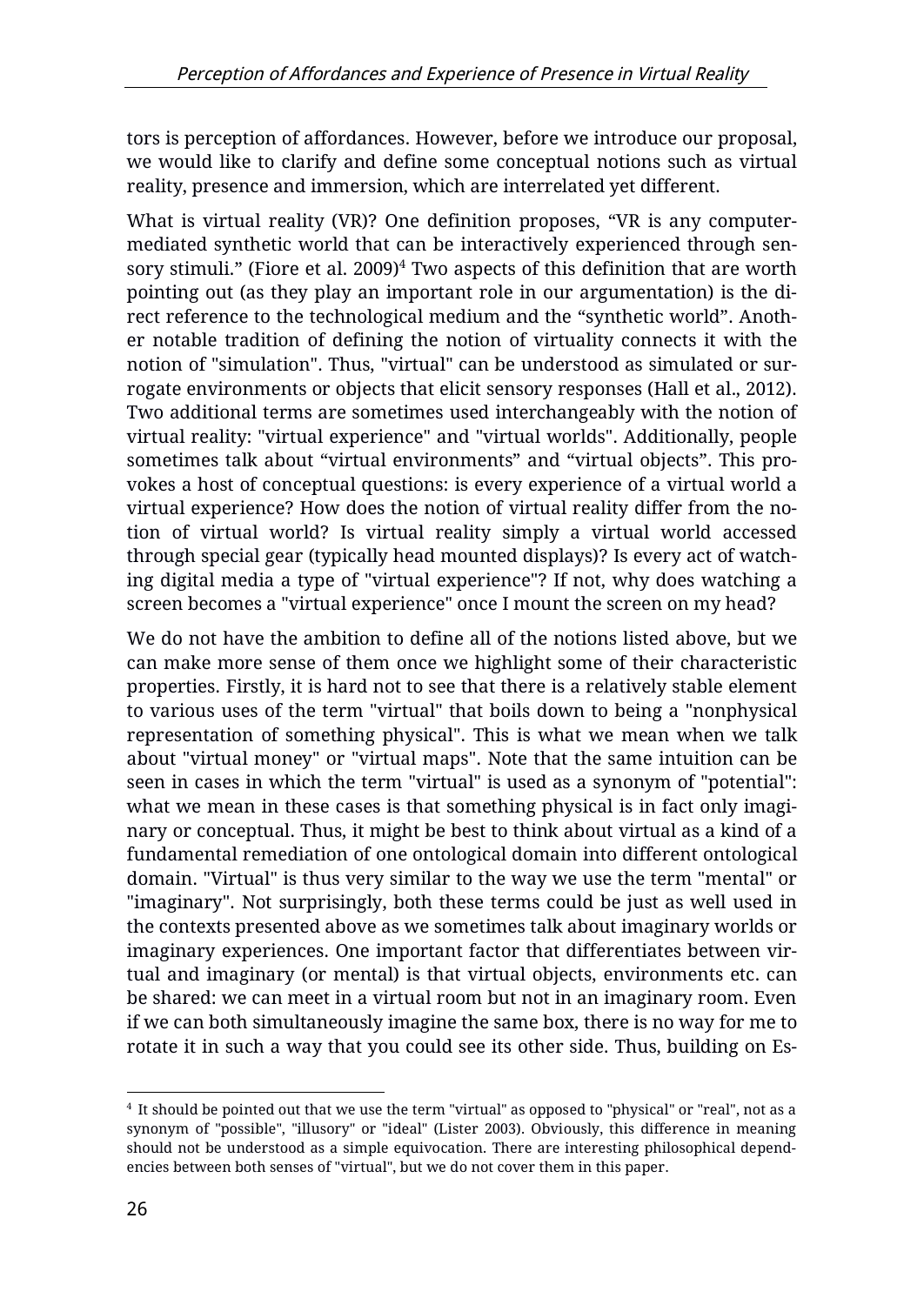pen Aarseth's definition (Aarseth 2001), we could define "virtual" as "nonphysical remediations of physical objects, spaces and processes that are accessible jointly to many agents".

So now—given this understanding of "virtual"—how can we make sense of expressions like "virtual reality", "virtual world" or "virtual experience"? Let us start with the idea of a virtual world. If we look at popular examples of virtual worlds discussed in the literature (Second Life being probably the most popular), you could see that it is compliant with the proposed definition of "virtual" as it comprises objects, people, processes, spaces etc. which are digital representations of physical counterparts. The main reason that we are inclined to call these digital constructs "worlds" is that they are persistent: they exist independently of the users who inhabit (or visit) them (Schroeder 1996, Schroeder 2008). This idea of persistency is one of the ways virtual worlds differ from virtual reality; the latter can just as well be a dreamlike constant flux of changing images and scenes without any noteworthy persistency.

The difference between ideas such as "virtual object", "virtual environment" and "virtual world" can be understood as just a difference of scale. Every virtual object exists in some virtual space; once the space is extended and can be traversed, it becomes a virtual environment. Moreover, a virtual environment populated with virtual objects can be understood as a virtual world. From the point of view of this paper, these differences in scale are not important. What is important is the difference between treating something as a mere representation (an image, an animation) and objectifying it; treating it as an object, environment or world.

As for the notion of "virtual experience", it may initially look to be very attractive, as it seems to save us from big ontological questions (because we do not have to talk about different worlds or realities). However, it in fact turns out to be very problematic. Firstly, it leads to an equivocation. Is a "virtual experience" an experience that is in itself virtual (whatever it might mean in this context), or simply an experience of something virtual? Some people might have philosophical reservations towards the first option that are, in fact, very Cartesian in nature. Can an experience be "virtual"? How does an experience of a virtual ball differ from the experience of a real ball? The difference lies on the side of the balls, not on the side of experiences they elicit. Is the whole point of  $VR<sup>5</sup>$  not that the experiences it produces are indistinguishable from experiences of real things? Some philosophers might say that the fact they are indistinguishable does not mean they are the same. Therefore, once we start using the term "virtual experience" we quickly end up in the middle of a contemporary heated philosophical debate. This debate might be interesting in

 $\overline{a}$ <sup>5</sup> From this point we often abbreviate "virtual reality" to "VR"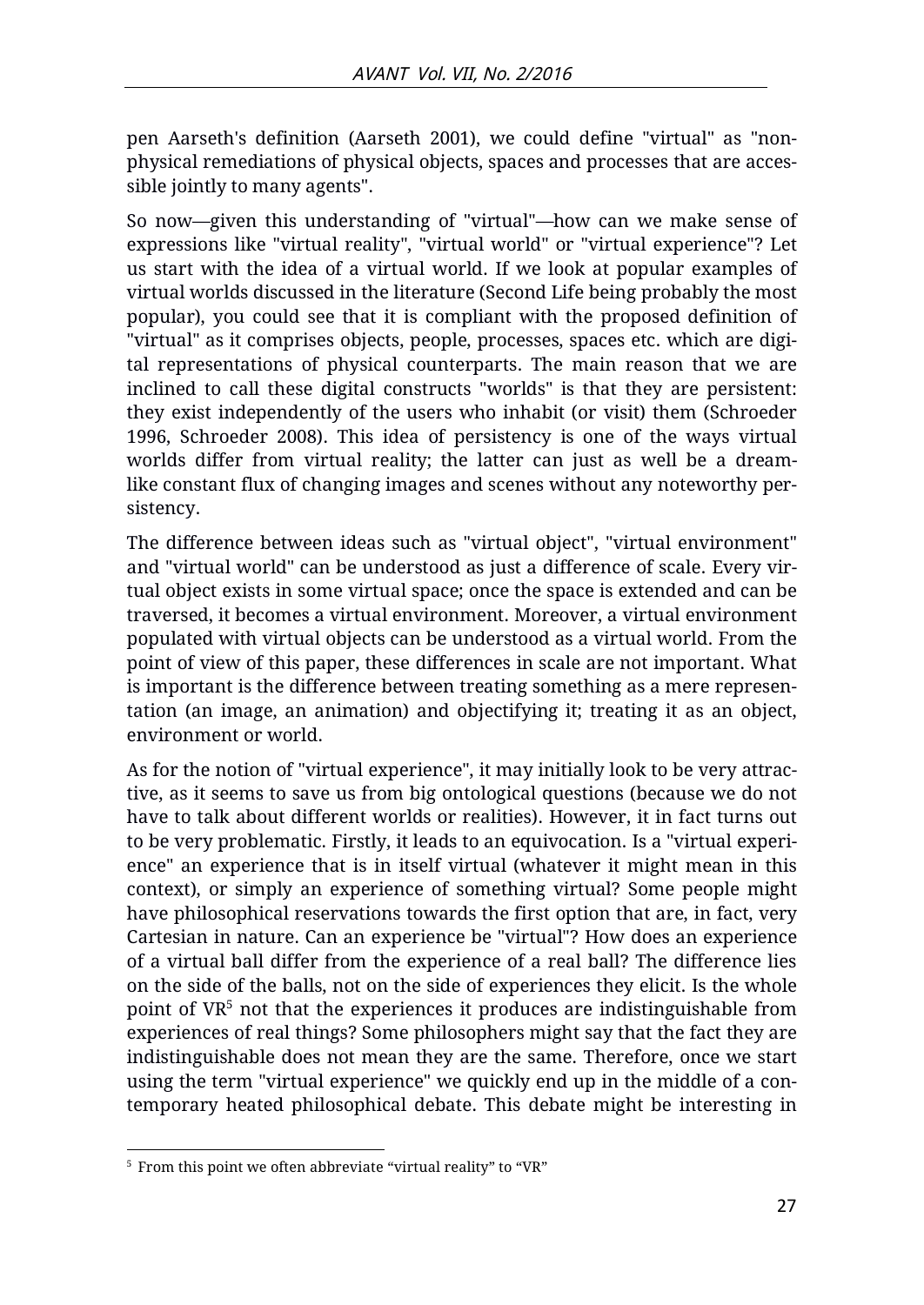and of itself but is not crucial for the problem we wish to analyze in this paper.<sup>6</sup> Thus, it is much better to choose the second option and say that virtual experience is an experience of something virtual (whether it be an object, an environment or a world).

Nevertheless, what about "virtual reality" as technology? Let us revise the conceptual distinctions we have made thus far. Firstly, we propose understanding the term "virtual" very broadly: as applicable to any shared nonphysical representation of physical reality (objects, environments or worlds). Secondly, we propose understanding the notion of virtual experience as simply the experience of these virtual representations. Now, we can understand the notion of "virtual reality" in a narrower way: as a computer-mediated way of eliciting a very specific type of virtual experience. Although VR technology was strongly dominated by the sense of sight in the initial phase of development, recently it aims to provide a fully multimodal experience. Contemporary VR researchers try to "incorporate" users into a virtual environment (VE) by giving him/her multimodal feedback: visual (HMD), tactile (gloves and vests), auditory and proprioceptive (tracking of bodily posture and movement). Thus according to Mel Slater we can think of VR as "sensory data generated by a computer system", which is perceived (via HMD or haptic interfaces) as "physical reality, especially when perception is enabled by use of the body in a manner similar to physical reality" (Slater 2009, p. 215). Such VR technology aims, so to speak, to re-embody the user into a virtual body and experientially transfer her into a virtual environment. This experience is most often characterized as "total immersion" or "presence", terms that became almost synonymous with virtual reality (especially in the popular discourse, but see (Steuer 1992) for an academic example of this).

Note that even though both terms can be easily criticized for being rather vague, this way of defining VR is much better than defining it via direct reference to head-mounted displays (or any other specific technological medium). Even though HMD's were (and still are) the dominant VR technology, there is nothing that precludes any other technology from becoming the new standard. For this reason, it is best not to tie general philosophical arguments directly to any given arbitrary technology. Additionally, as we argue in the two following sections, both terms can be explicated so they become useful for academic discussion.

The notions of presence and immersion are oftentimes used interchangeably. Presence can be very loosely described as a feeling of "being there" or a feeling of "being in the place one perceives". Immersion can be loosely described as a state of deep engagement in the medium (be it a book, a movie, video game or virtual environment). As pointed out in (Ermi & Mäyrä 2005), the first

 $\overline{a}$ <sup>6</sup> See Burge 2005 for a good summary of this debate.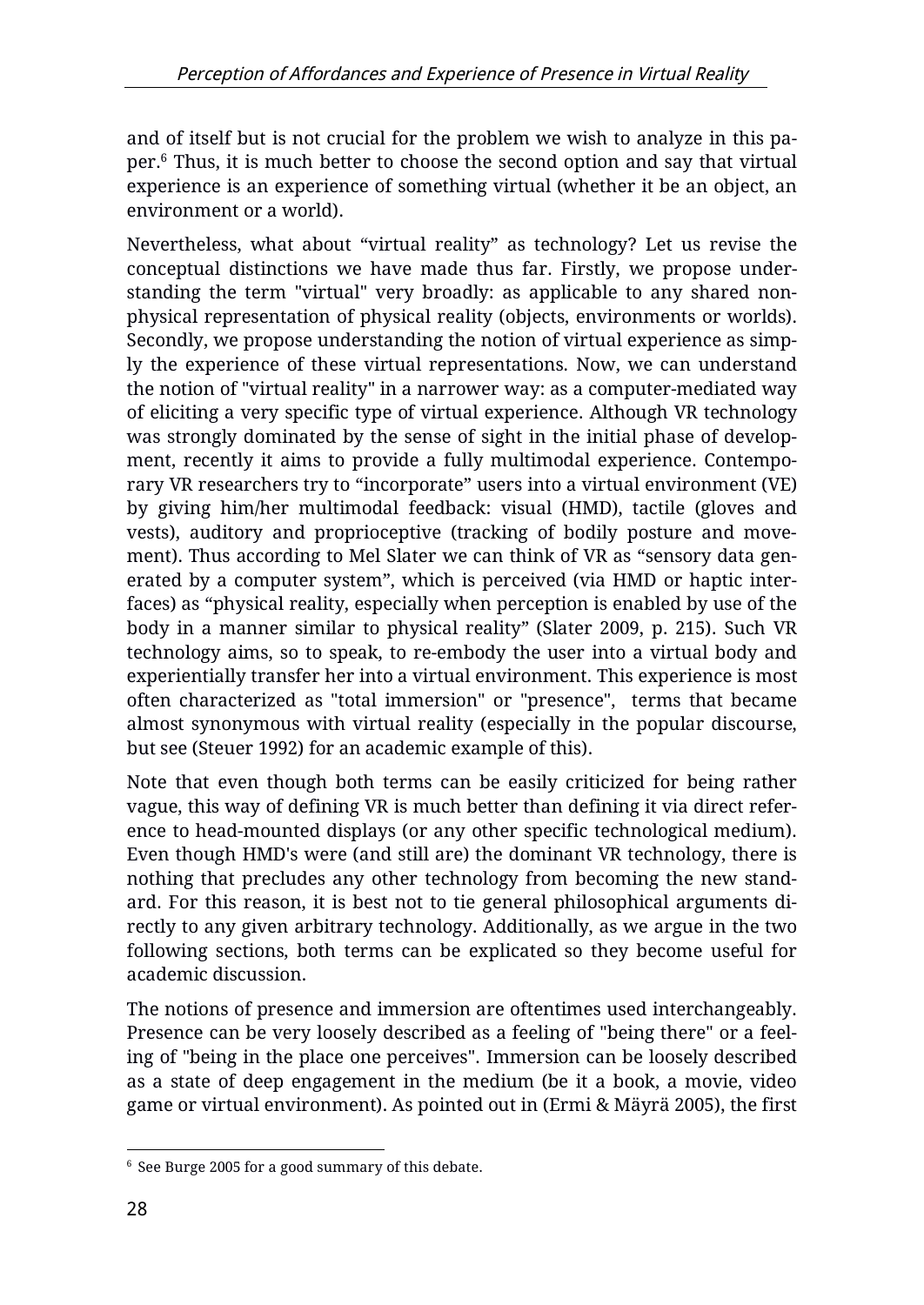is sometimes reserved for non-entertainment purposes (for example telemeetings or virtual museum tours, while the second mostly relates to video games. Another way to differentiate both can be found in (Witmer and Singer 1998), who acknowledge immersion, as well as involvement, as conditions of presence. Finally yet importantly, let us mention the perspective found in (Slater & Wilbur 1997), where presence is reserved for the psychological feeling and immersion is reserved for the properties of artificial systems that facilitate the feeling of presence. One important advantage of this approach is that it does not conflate the psychological and technological aspects of the phenomenon of presence/immersion and allow us to study and measure it with different methods. For this reason, we employ Slater's/Wilbur's perspective in the current paper.

### **2. Virtual presence**

In 1980, Marvin Minsky introduced the term "telepresence" (Minsky, 1980). Minsky considered a teleoperator system, which includes the human operator (master) and a robot (slave). The operator controls the robot's movements and actions using her own movements (via special gear). A set of multiple sensors and displays give the operator sensory feedback (e.g. visual and tactile). As a result, the operator has the experience of being present in the same remote location as the robot. In some sense, the operator is being "incorporated" in the robot's body.

This idea of telepresence is often used in discussions concerning VR. However, in VR we do not have a remote location but a virtual one; we do not have a remotely controlled robot, but a virtual representation of a body (so-called "avatar"). A virtual environment is not somewhere "there", thus speaking about "being present there" is misleading. As we pointed out in section 1, a virtual environment is a representation or simulation of a physical space inhabited by the user's biological body via special VR gear. In short, a VR user is virtually present in a virtual environment.

So, what does it mean to be virtually present? Over the course of a two-decade debate, several definitions of virtual presence have been proposed (e.g. Slater & Sanchez-Vives, 2005). Although all the definitions seem to share the belief that presence is a phenomenal state related to our experience, they differ in their scope and determinants. On one hand, we have experiential presence, which is defined very broadly as a mental state of being physically present as a result of perceptual stimulation (Draper et al. 1998). On the other, a definition of presence inspired by ecological and phenomenological approach states that it is "tantamount to successfully supported action in the environment" (Zahorik & Jenison 1998). In the latter sense, the experience of presence is a result of performed actions in the environment. A similar definition was pro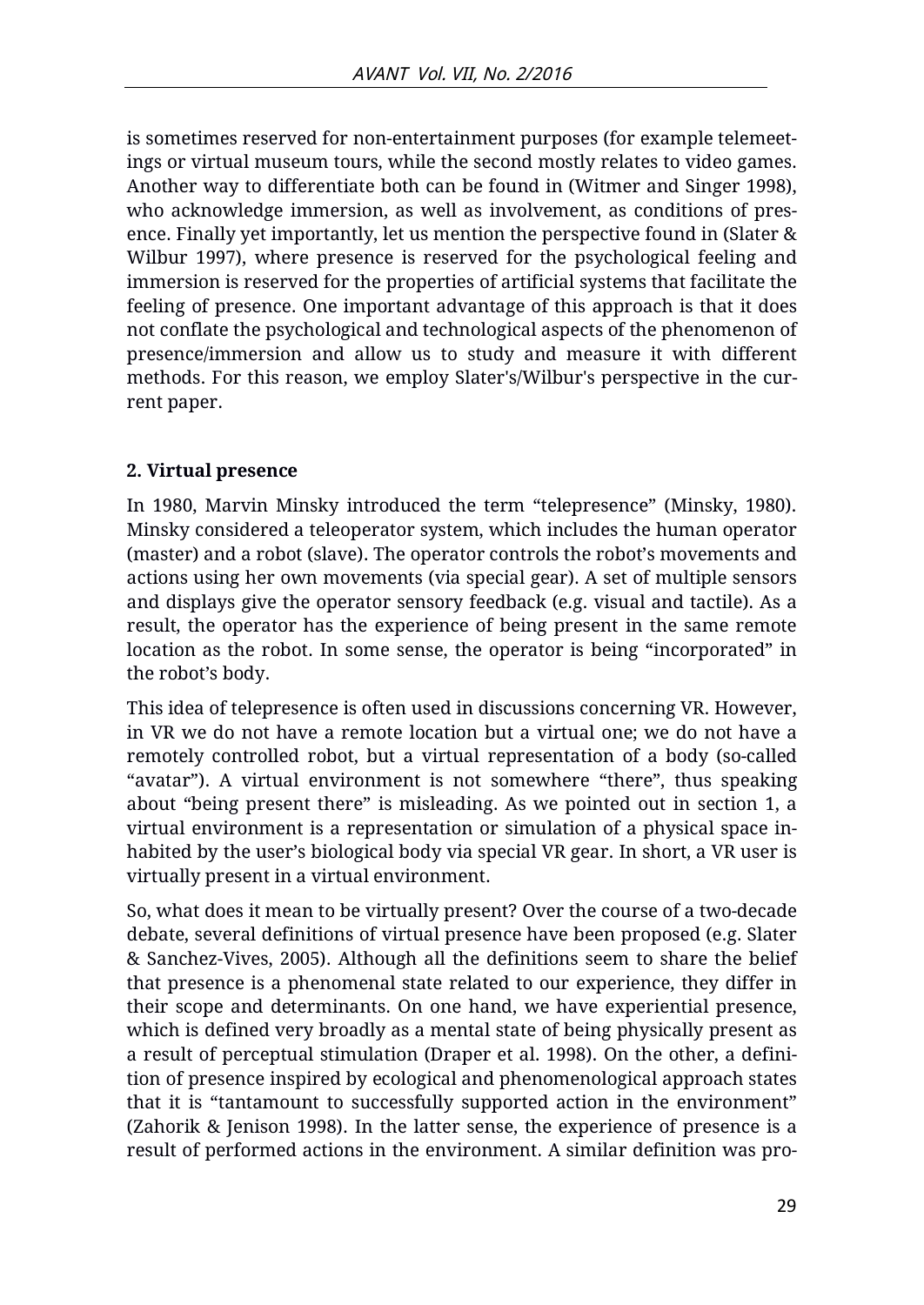posed by Biocca, according to whom presence is "the phenomenal state by which an individual feels located and active in an environment" (2001). We can see that in this sense multimodal stimuli, although necessary, is not a sufficient condition to develop the experience of presence. For this kind of presence, the essential factor is the sense of embodiment, i.e. sense of location, bodily agency and ownership (Kilteni et al. 2012) as well as the environment that affords actions.

In general, we can divide these conditions into technical (e.g. frames per second, virtual object realism, unlimited field of view etc.) and cognitive (e.g. possible interaction, sensorimotor contingencies etc.). As pointed out in section 1, we reserve the technical aspects for the notion of "immersion" and the psychological aspects for the notion of "presence". Following Sheridan (1992, 1996; Ijsselsteijn & Reiner 2004), we can distinguish three main categories of determinants of virtual presence: sensory stimulation, user's level of control over interface mechanisms, and user's ability to modify the environment. Sensory stimulation refers to the amount and richness of sensory information provided by a VR interface. The second category concerns the "transparency" of a VR set and the perceptual possibilities it offers. However, it is also related to the correlation and congruence of a user's actions and movements with perceptual information. Sensorimotor congruence influences the ability to anticipate perceptual change, e.g. how the perceived object profile will change in accordance with a user's movement and predict what will happen. Finally, the third category introduces the key condition of developing the full experience of presence, namely a user's ability to modify the environment, i.e. to change and interact with perceived objects. We will argue that in order to interact with virtual objects the user has to first perceive possible actions that the object offers, so-called affordances (Gibson), as well as have a virtual representation of body.

The problem of measurement has appeared since VR researchers started to consider the experience of presence, which as a subjective state of experience is obviously difficult to measure. The degree of presence is usually measured by questionnaires. For instance, Witmer and Singer (1998) proposed a presence questionnaire based on distinguishing factors of control (e.g. degree of control), sensoriality (e.g. modality and consistency), distraction (e.g. VR interface awareness), and realism (e.g. scene realism). The questionnaire consists of several questions related to these factors in VR experience, e.g. "How natural did your interactions with the environment seem?", "How well could you examine objects from multiple viewpoints?", and scale answers. The result of measurement can be used to determine how immersive a virtual environment is.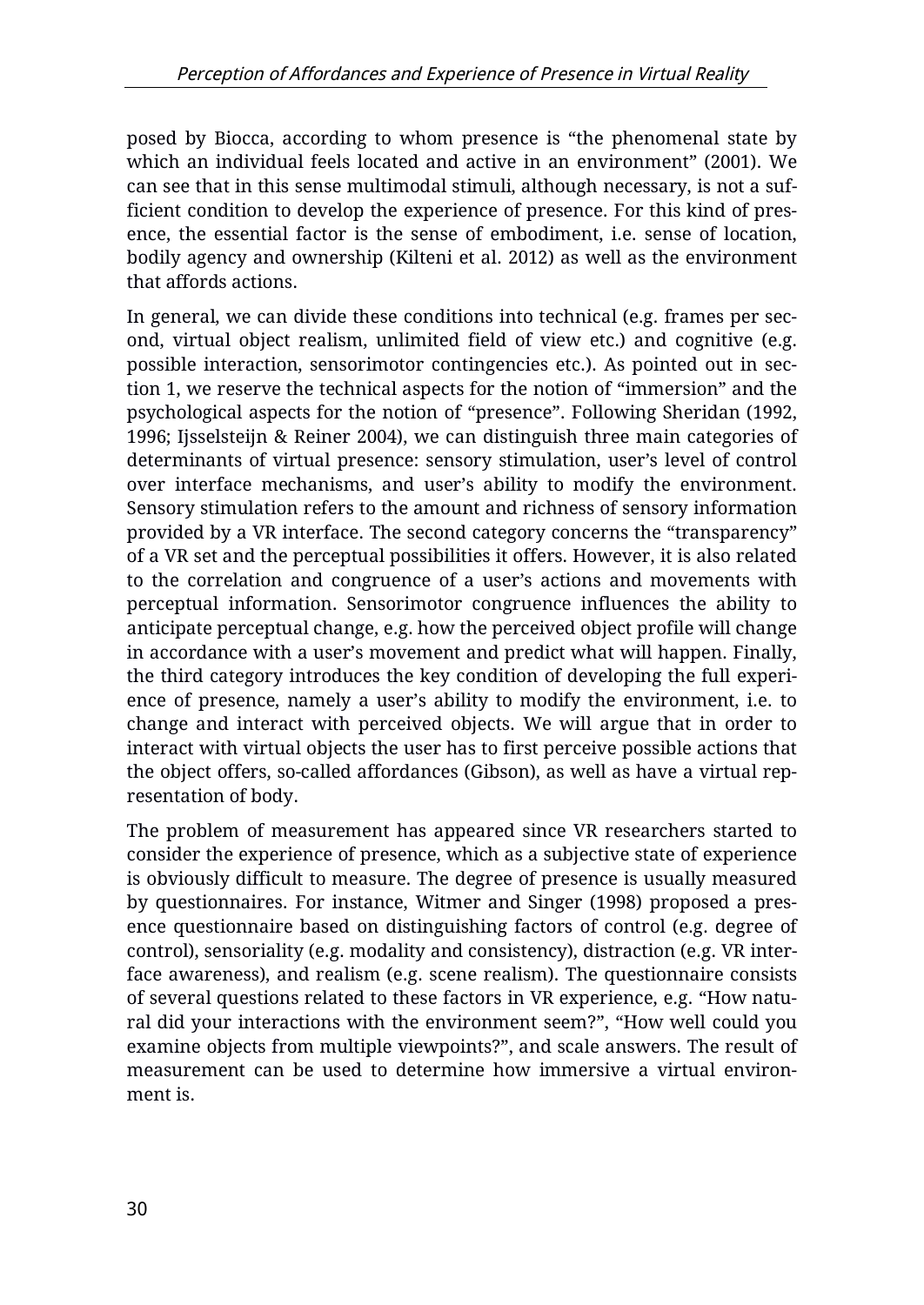Current VR systems are more complex and multimodal, thus it was proposed to use questionnaires in conjunction with other methods such as subjective reports and behavioral responses. For example, according to Kuschel et al. (2007) felt degree of presence is inversely proportional with degree of bimodal (e.g. visuotactile) incongruence. Thus, he proposes measuring multimodal conflicts as an indicator of deterioration of experience of presence. Another method focuses on reporting so-called breaks in presence (BIPs), i.e. specific experiential states of transition from the virtual to the real (Slater & Steed 2000). For example, a VR user approaches a 3D object such as a tree and discovers that it has only a front side. In such moments, the feeling of virtual presence ("I am in a virtual garden") breaks down and the user awareness of the VR set (e.g. wearing a HMD), which was previously in the background, now becomes a main theme ("I am in a VR lab"). Finally, behavioral methods can be also applied in measuring presence in virtual reality. Observation of body posture, looming response, or measurement of galvanic skin response can indicate the degree of presence in the virtual environment as well as the sense of agency/ownership of the virtual body.

#### **3. Varieties of immersion**

Let us now move to the notion of "immersion". Even though this notion remains one of the key terms used both by academics and laymen interested in VR technologies, there is still surprisingly little agreement over a definition of it. Even a quick glance at the literature devoted to this notion shows that the main reason for this is that the common term "immersion" is simply too general to be of much use in academic contexts. Thus, most researchers focus on differentiating between various types (or aspects) of immersion. Interestingly, even though classifications of immersion are often developed with different aims in mind and result in different terminology, they end up with divisions that are structurally similar to each other. Let us look at two examples of such analysis of the notion of immersion and focus on similarity behind them.

The first example to be analyzed comes from (Ermi & Mäyrä 2005). They propose dividing immersion into three types: challenge based, sensory, and imaginative. The way they characterize challenge-based immersion makes it very similar to the idea of "flow" famously introduced by (Csikszentmihályi 1990), as flow is often defined as a trance-like complete focus on the task. The result of this is that the task performer often forgets about her physical presence and the surrounding environment. Note that immersion in this sense rarely becomes associated with the notion of presence, as it is less about being transferred or transported to another place and more about losing the feeling of being in a particular place. You might say that the flow experience is much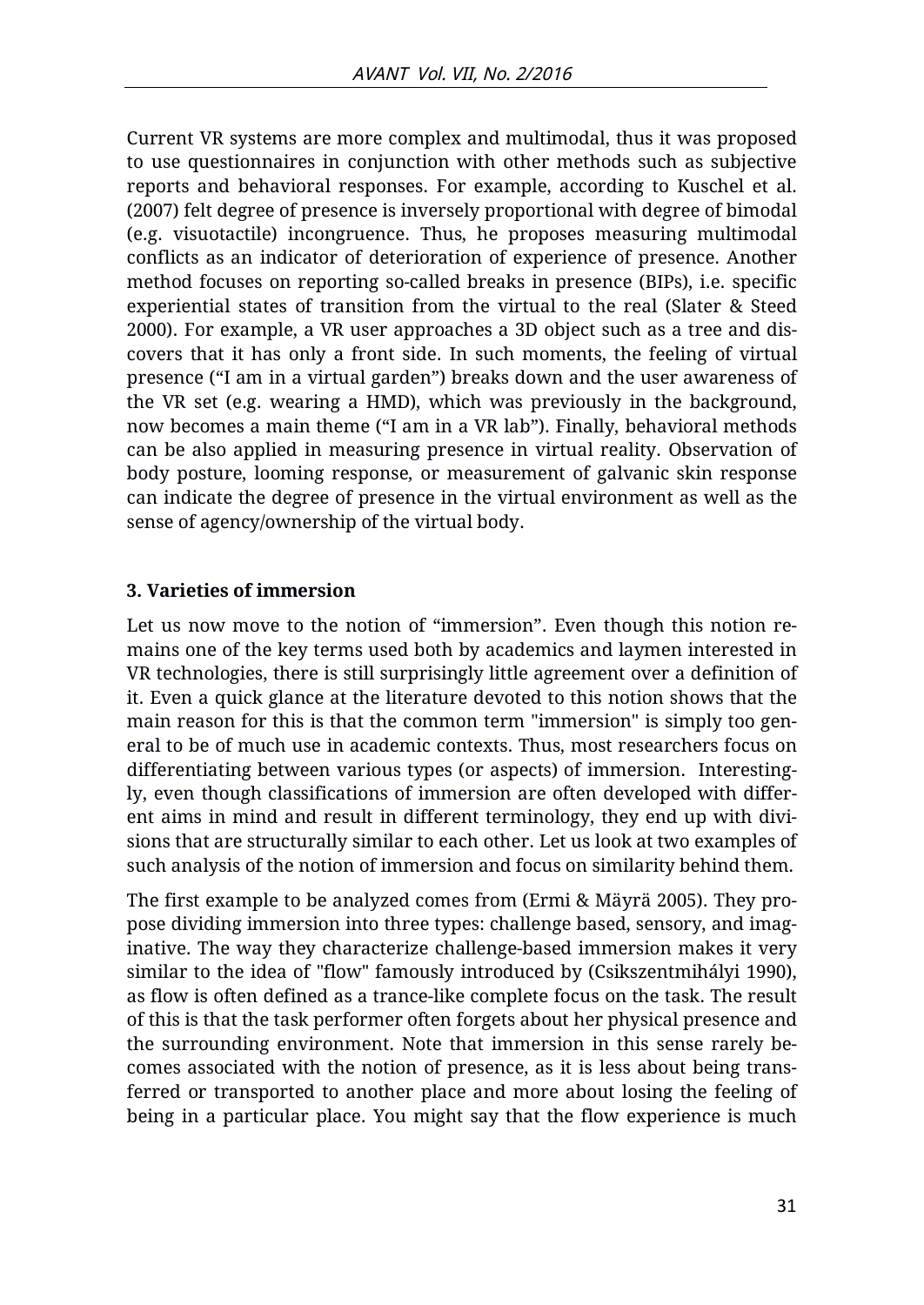more about losing the feeling of presence in a given space than gaining a feeling of being somewhere else.<sup>7</sup>

The next type of immersion listed by (Ermi & Mäyrä 2005) is sensory immersion. The main idea behind this notion is that it is supposed to be immersion resulting from perception of the environment by the user. This notion should be relatively easy to grasp, as it became the template for the popular image of technology-mediated immersion. Devices that induce immersion of this type are supposed to stimulate the user with artificial sensory stimuli that ideally become indistinguishable from the real thing. Note that even though the previous type of immersion (challenge based, flow-like immersion) also has to have a sensory component, the resulting psychological effect comes from focusing on the task and not on the vividness and plausibility of sensory experience. Contrary to this, sensory immersion can be easily produced in contexts that do not involve any particular task the user has to perform (for example in virtual tours or 360 degrees movies<sup>8</sup>). It is important to note that there is at least one important problem associated with this (idealized) picture. As shown in studies, the connection between the realism of sensory simulation (vividness, resolution etc.) and the sensory immersion it produces is much less obvious than it initially seems (Darken et al 1999, Dinh et al 1999, Zimmons & Panter 2003). This initially seems rather surprising. Should the fidelity of a virtual environment not be directly proportionate to the feeling of presence? We will return to this problem in section 6.

The third type of immersion pointed out by Ermi and Mäyrä is "imaginative immersion". Despite the name, it is associated more with narratives than pictures. This type of immersion is interesting as it fits the earlier use of the word "immersion" (one that was coined well before anyone dreamed of VR techniques). Imaginative immersion is a state into which people enter whenever they are closely following a given narrative (reading a book, listening to a story, etc.). Although initially it may seem to be irrelevant for the problem of

 $\overline{a}$  $^7\,$  It may be as well argued that challenge-based immersion offers temporal rather than spatial presence (of being present "in the moment" rather than "being there").

 $\,^8\,$  360° movies are a relatively new form of cinema whose essential characteristic is that the field of view is so big that the viewer is completely surrounded, thereby creating a feeling of presence. Once you look at them from the perspective of affordances, they can be graded according to the level of perceptual freedom they offer the viewer. The easiest example is a movie that creates an impression of a projection on a circular screen (with the viewer in the center). The viewer has to rotate in order to look at everything displayed on the screen.I If we then enhance the movie by adding the third dimension, we give the user the ability to move in the z axis, meaning she can position herself closer and farther from some of the details on the screen. However, this can only be achieved with some type of tracking system that enables the software to measure depth of the movement and, at the same time, gives the viewer the ability to see parts of the movie from different perspectives. The most complex example of a 360° movie is a movie that is rendered in real time. This technique gives the viewer the biggest number of affordances since she is not restricted to recorded camera movement and may change the perspective by focusing on any part of the movie.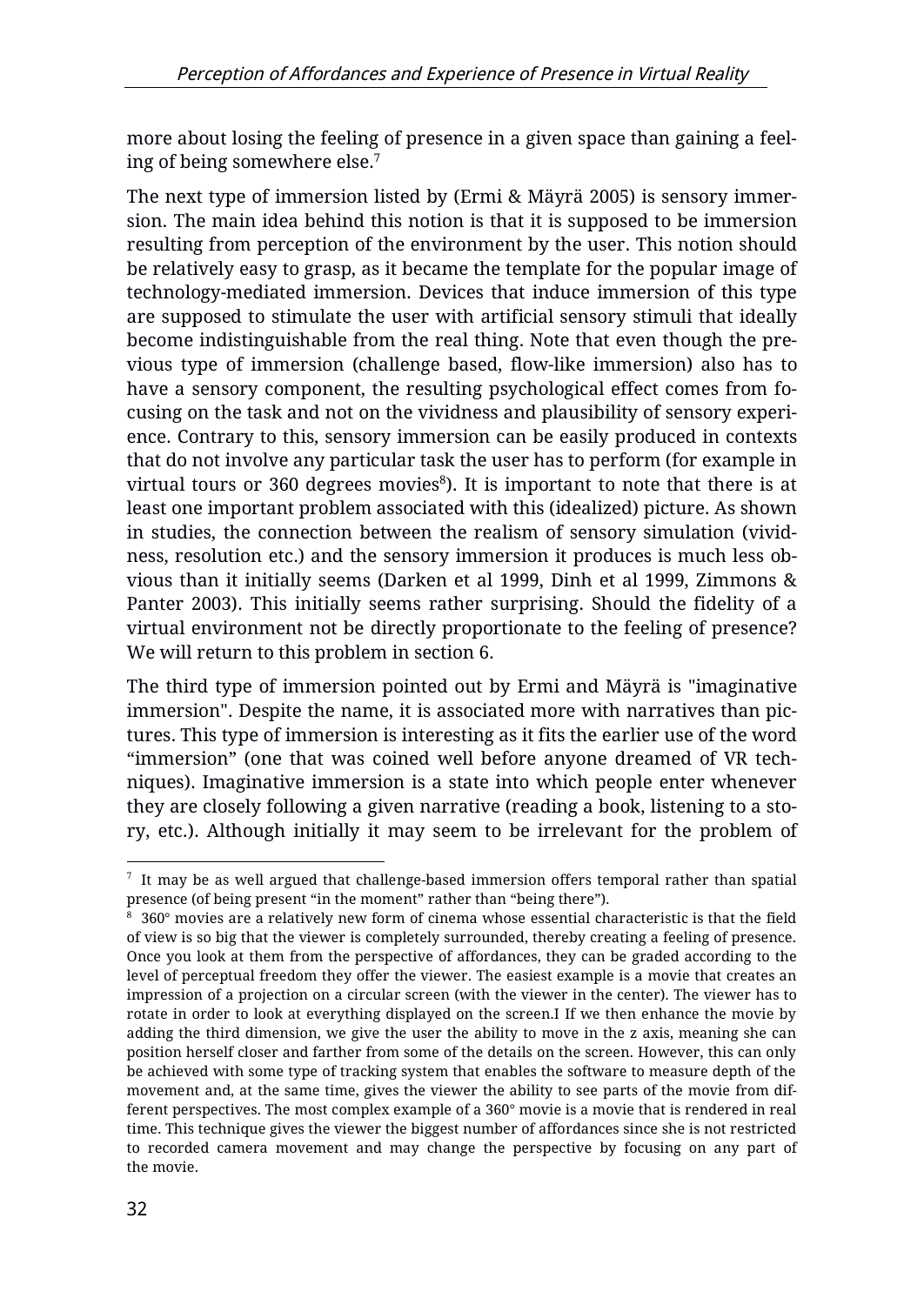presence and immersion in VR, we will see that it is an important factor also in this modern context.

The second framework for immersion we wish to analyze is the aforementioned distinction proposed by Slater & Wilbur (Slater & Wilbur 1997). Although the authors talk about aspects of immersion (and not about its types), their classification can be easily matched with that of Ermi and Mäyrä. Slater and Wilbur point out that in order to achieve immersion the technology should be inclusive, extensive, surrounding, vivid, matching, and contain a plot (or a story). Let us quickly go through these requirements. The idea of "inclusiveness" boils down to the fact that immersive technology should be able to "shut down" the environment of the user, i.e. block (or downplay) the stimuli from her physical environment. The second requirement is that extensiveness pertains to the fact that immersive technology has to be multisensory (something that has been independently established by Leonardis et al. 2014). By stating that the technology also has to be surrounding and vivid, the authors allude to two very specific technical points: a simulation has to have a big field of view (the closer to 360° the better) and the resolution of the picture and sound has to be up to a certain standard. The next requirement is that immersive technology has to be "matching", which simply means that it has to be synchronized well with a player's movement in order to simulate proprioception effectively. The two most important technical aspects this requirement results in are the framerate and the natural mapping<sup>9</sup> of player and avatar movement.

The last of the aspects of immersive technologies (which is arguably the least technically oriented) is the plot requirement. The idea behind this requirement is rather simple: the narrative that accompanies the audio-visual experience should reinforce its cohesiveness.

Note that apart from one specific point (the matching requirement), the proposition of Slater & Wilbur can be easily mapped into the account of Ermi and Mäyrä. The inclusiveness requirement can be interpreted as a flow-inducing aspect of the technology (thus, it directly relates to challenge-based immersion): the idea that immersive technologies have to be extensive, surrounding and vivid correlates with the idea of sensory immersion. Finally yet importantly, the plot requirement can be interpreted simply as imaginative immersion under a different name. However, what about the odd "matching" requirement? Can it be correlated with any of Ermi and Mäyrä's propositions or does it present a new, specific type of immersion?

 $\overline{a}$ <sup>9</sup> Although the idea of "natural mapping" has been used in the context of mimetic interfaces rather than VR (Skalski et al. 2011, Shafer & Carbonara 2014), it is a rather good fit in this context. It simply means that the mapping between the body of the user and the body of the avatar is 1-1; therefore, there is no mediating layer of abstraction between the movement of the user and the movement of the avatar.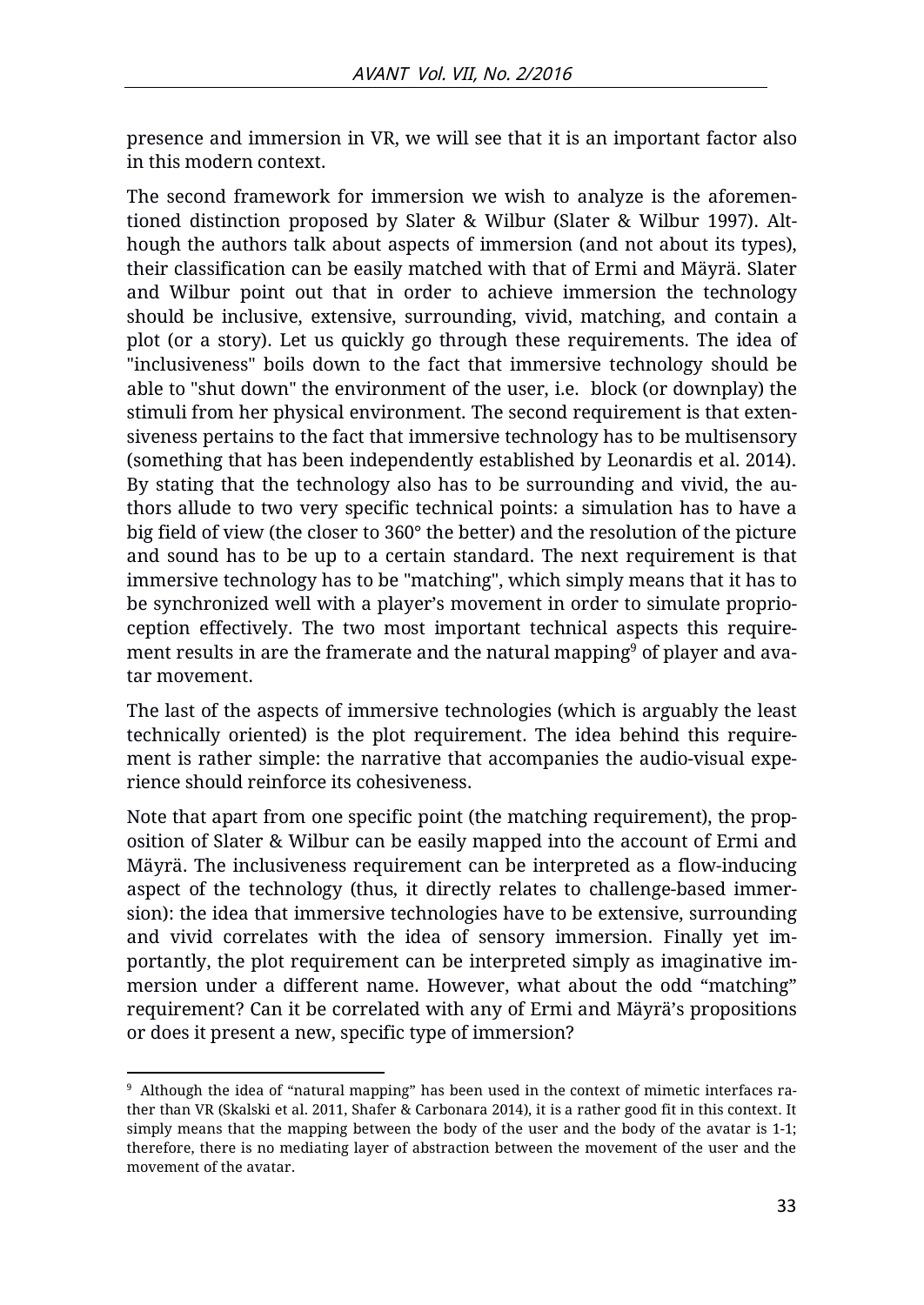We believe that once you stop looking at perception in terms of passive reception and employ a more modern Gibsonian or enactive (e.g. Noë 2004) perspective, this seemingly odd aspect of immersion fits nicely into the category of sensory immersion. The reason for this is that perception as conceived by enactive theories contains an active part in which the subject constantly probes the environment. This process would not work if it were not synchronized with subject movements and its position in space, etc. Thus, we believe that both models analyzed in this section are actually very much compatible. The only remaining task is to enhance the former by treating the sensory perception in enactive terms. Once you look at immersion from this point of view, the sensory aspect of it boils down to the right combination of perceptual affordances.

However, if we are to employ this enactive perspective on perception and look at VR from this point of view, we should first look more closely into how the key notions of ecological approach and enactivism (the notion of affordances) function in the context of virtual reality.

# **4. Affordances**

The notion of affordances was introduced by James Gibson (e.g. 1977) and has since been applied and developed by numerous continuators of ecological psychology (e.g. Chemero 2003, Heft 1989, Turvey et al. 1981, Warren 1984). In the most general sense, "the affordances of the environment are what it offers the animal, what it provides or furnishes, either for good or ill", more specifically the affordance of something is "a specific combination of the properties of its substance and its surfaces taken with reference to an animal" (1977). Alternatively, to put it in other words, "affordance is the functional utility of an object for an animal with certain action capabilities" (Warren 1984). Concisely, affordances are dispositional properties of objects that are relative to the perceiver's body, sensorimotor abilities and current intention. Affordances are neither objective features of objects, such as shape, nor a subjective representation, but they are relational i.e. they emerge dynamically in a subject's perceptual and motoric activity in the environment. Moreover, the ecological approach to perception emphasizes the primacy of action, i.e. that we primarily perceive affordances of objects and secondarily perceive their features, such as shape or color.

Affordances can be measured. For example, Warren (1984) measured the "climbability" of stairs. In his research, he estimated the dependency between the perceiver's body (leg length, body mass) and the stairway (riser height, tread depth). As a result, he created a biomechanical model of stair climbing. Warren's research shows that the notion of affordance can be operationalized and used, for example, in the design of public spaces, environments and tools.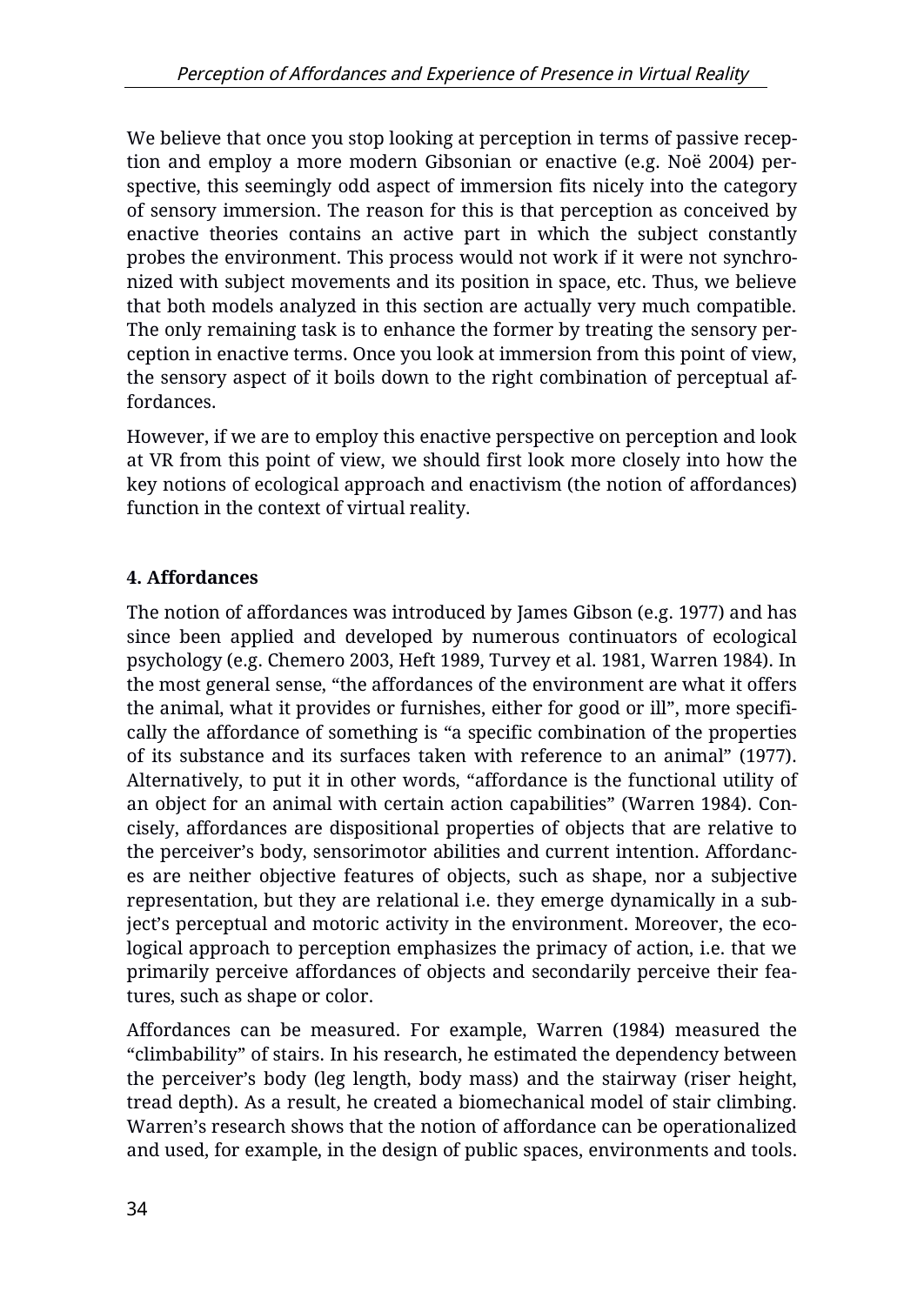Recent research shows that it is possible to measure perception of affordances in VR. For example, in Regia-Corte et al. (2013) participants were asked to estimate affordance of standing on a slanted surface perceived in virtual reality. Results confirmed that perception of affordances is possible in virtual environments and comparable with perception in real environments.

The split between psychology and technology we observed while discussing the difference between presence and immersion carries over to the notion of affordances. This is because you can easily look at affordances both from the experiencer's point of view (psychological point of view) and from the point of view of the designer of the experience (technological point of view).

Although the ecological approach and the notion of affordances are not new and appeared in VR research long ago (e.g. Smets et al. 1995; Flach & Holden 1998; Zahorik & Jenison 1998), they are still underestimated. Researchers who refer to Gibson's work focus mainly on the coupling of perception and action. Although sensorimotor dependencies are essentially important, a subject's activity in an environment cannot be fully understood without affordances and intentionality (spatiotemporal structure of action determined by its objective). We think that the concept of affordances together with the rich category of embodiment should be a central topic in the presence debate.

In some cases, affordances are taken into consideration in all but name, such as in the aforementioned (Sheridan 1992, 1996) model. As pointed out in section 2, Sheridan evaluates presence according to three criteria: (a) the fidelity of the multimodal displays; (b) the ability to modify sensor position; (c) and the ability to change the configuration of the environment. We propose combining b and c as they are simply two sides of the same coin, or two types of affordances we find in the environment. We think that fidelity could be in fact downplayed, as there are no doubts that it functions as a necessary condition because low fidelity displays lead to user discomfort. However, after a certain fidelity threshold (what this threshold is remains open to question) it stops being important and can perhaps even be detrimental to the feeling of presence, as highly realistic images may easily lead to high expectations of an environment's affordances (similar to the phenomenon of "uncanny valley").

To understand the role affordances play in creating and sustaining virtual reality, we have first to point out that the obvious prerequisite to being immersed or present in a virtual environment is to believe that there is some kind of alternative "place" in which we can immerse ourselves or be present (as opposed to a simple picture or an animation we can only look at from outside).

It is in fact deeply puzzling that virtual objects, environments or worlds can be so easily treated as "objects", "environments" and "worlds" respectively, and not merely as pictorial representations. When and why does a picture on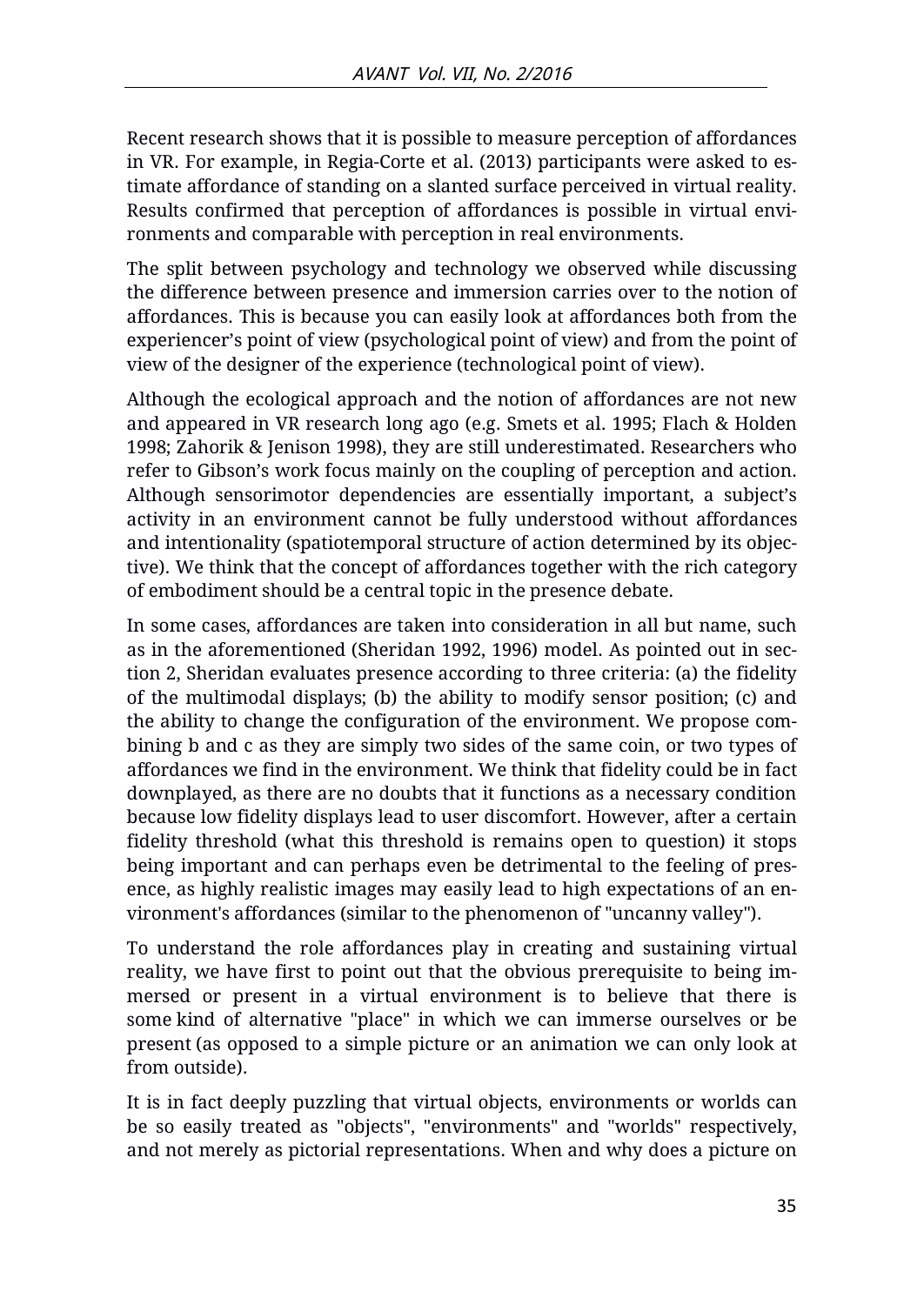screen become a virtual object or place? One obvious intuition would be that it has something to do with the move from a 2D to a 3D plane, but there has to be more to it than this. When a camera pans an object in a movie, people still treat the movie as an animation and not as a virtual world. It manifests itself in the obvious difference in verbal reports; the common descriptions of presence we mentioned in section 2 are typical ways users describe their experience of VR but they are far from typical when it comes to moviegoers. The key ingredient that is missing here is that the perception created in a movie is not active: perception has to be the action of a user to create the illusion of explorable space. Nowhere is this seen better than in the case of 360° degree movies.<sup>10</sup> Even though they lack interactivity and contain only a rudimentary set of perceptual affordances, they do create the feeling of presence (van den Boom et al. 2015). It is especially interesting that the feeling increases when the point of view of the user changes from observer to actor. This suggests that not only does the user have to believe in an explorable space, but also that the avatar she explores the space through remains embedded in this space as one of the objects in it.

This is how the notion of affordances helps explain the puzzling ontological shift in user perspective. Pictures become objects (environments or worlds respectively) once they start to be perceived as rather persistent, rich (possibly even infinite) sources of affordances. The simplest way to offer the required richness of affordances is to give the observer the possibility to be looked at from different sides. This effect can be achieved by letting users rotate the objects they encounter or freely move the camera. This movement can be shorter and less spectacular than a movie shot, but the fact that the user knows that it is just one of an infinite number of ways of observing the object creates the desired ontological shift.

## **5. Virtual body - from rubber hand to full virtual body**

Since we have already mentioned the role of different points of view of the avatar the user embodies, it is only fitting to talk more about the idea of embodiment. According to Merleau-Ponty, embodiment is primarily experienced in our actions and perceptions (Merleau-Ponty 1945/2005). We know that we are embodied because we always perceive from a certain perspective and we move and actin an environment. Merleau-Ponty emphasizes that we cannot detach our body from the surrounding world or analyze the body in abstraction from the environment, as they are essentially interrelated. Merleau-Ponty's phenomenological approach is consistent with ecological and was an important source of inspiration for enactivism (e.g. Gallagher 2005, Noë 2004).

 $\overline{a}$  $10$  That is movies which enable the viewer to rotate the camera freely in 360 $^{\circ}$  (even though they remain linear, non-interactive experiences). They can be viewed without HMD's.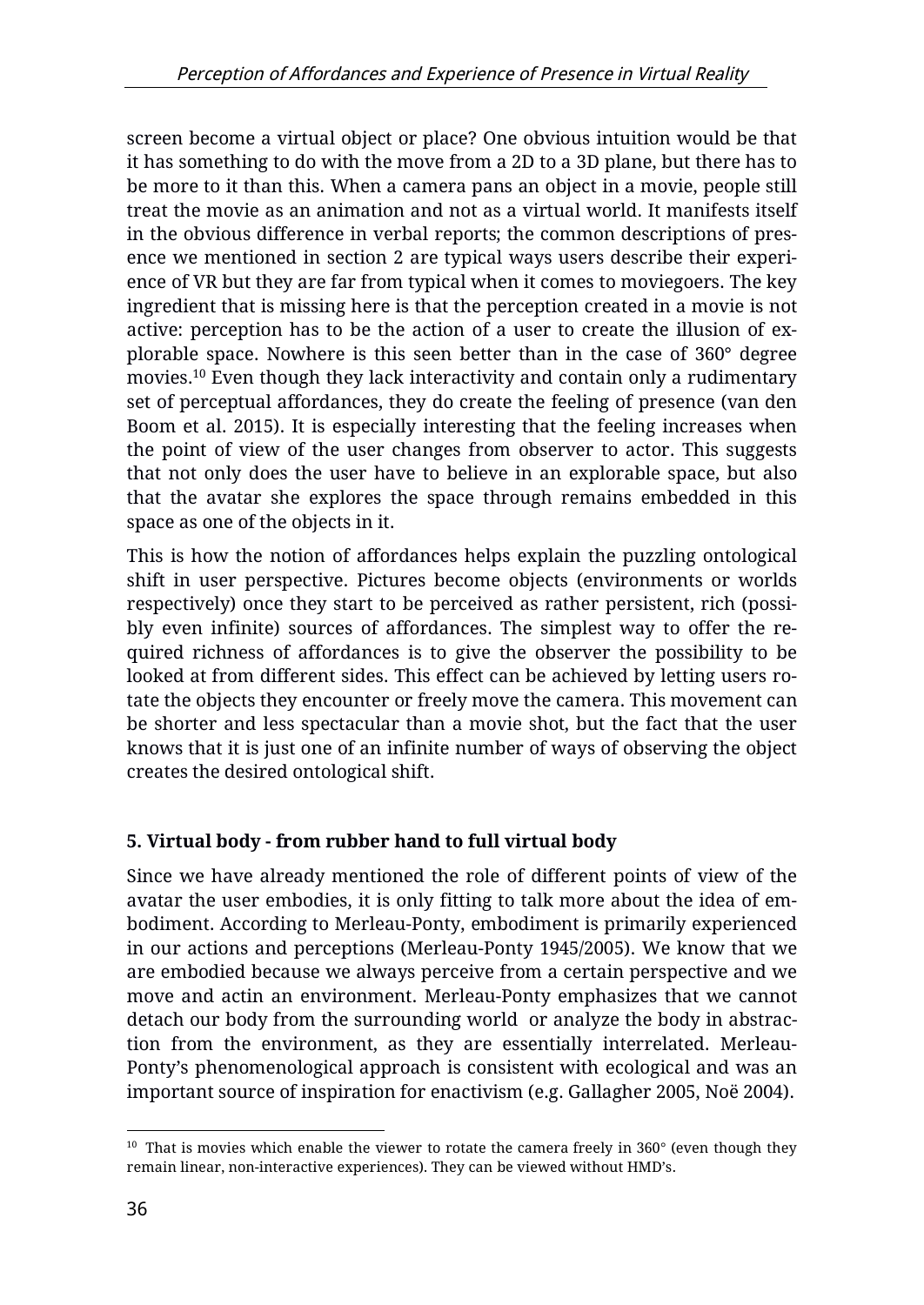It is interesting that there is controversy over the importance of embodiment to VR. Some argue that this technology can help humans to achieve a state of disembodiment (something mankind has always desired) (Balsamo 2000, Stone 2000, Ward 2001). Others try to prove the opposite; that embodiment remains a necessary condition and a facilitator of VR (Flichy 2007, Froy 2003, Hansen 2006, Mingers 2001). Others argue that it is crucial for the experience of presence in a virtual world (Slater et.al 2010b). We do not have the space to evaluate the discussion in question, but there seems to be at least one important conceptual confusion that should be pointed out. It seems that what most people argue about is how much the artificial body in VR has to be similar to your own (Normand, Giannopoulos, Spanlang, & Slater, 2011, Petkova & Ehrsson, 2008; Slater, Spanlang, Sanchez-Vives, & Blanke, 2010a) and whether VR could be accessed without any body whatsoever. In a way, it is very hard to imagine (let alone design) a truly disembodied VR experience. This is because the moment you place a user avatar in a virtual space and give it even rudimentary ways to use the environment's affordances (for example, the ability to look at the environment from different perspectives), the user becomes embodied as she has to consider her own size and position in relation to observed objects. Even if the user does not have an avatar and is "embodied", from the camera's point of view he or she still would have a spatial orientation according to the camera's location. We can call this case a minimal virtual embodiment. Overall, we may conclude that a VR experience is always related to some degree of embodiment. Therefore, in the remaining part of the paper we focus on research that takes some form of embodiment in VR for granted. Recent discussions about the sense of embodiment in virtual reality concentrate on three topics: sense of self-location, sense of agency and sense of ownership (Kilteni et al. 2012). Most advanced studies concern inducing the sense of ownership of the virtual body.

The well-known rubber hand experiment shows how easily the feeling of ownership of one's own body can be extended onto an external object. The experiment is very simple: a participant sits with her hand lying on a desk but hidden from view. What she sees is a fake, rubber hand in front of her. The experimenter taps synchronously both the real and the fake hand. As a result, participants report that the location of the felt stimuli is moved to the location of the fake arm, which is usually interpreted as inducing a sense of ownership of the fake hand. The crucial determinant for this result is temporal congruence of visual and tactile information.

The same illusory effect can be induced using media or VR technology, i.e. when the rubber hand is replaced with a 3D image displayed on a screen or in an HMD (Slater 2009, Haans 2010). In different version of the experiment (Slater 2009, Tsakiris et al. 2006), tactile stimulation was replaced with proprioceptive feedback. Participants wore a data glove whose position was tracked by a computer, and an HMD in which they saw a virtual representation of the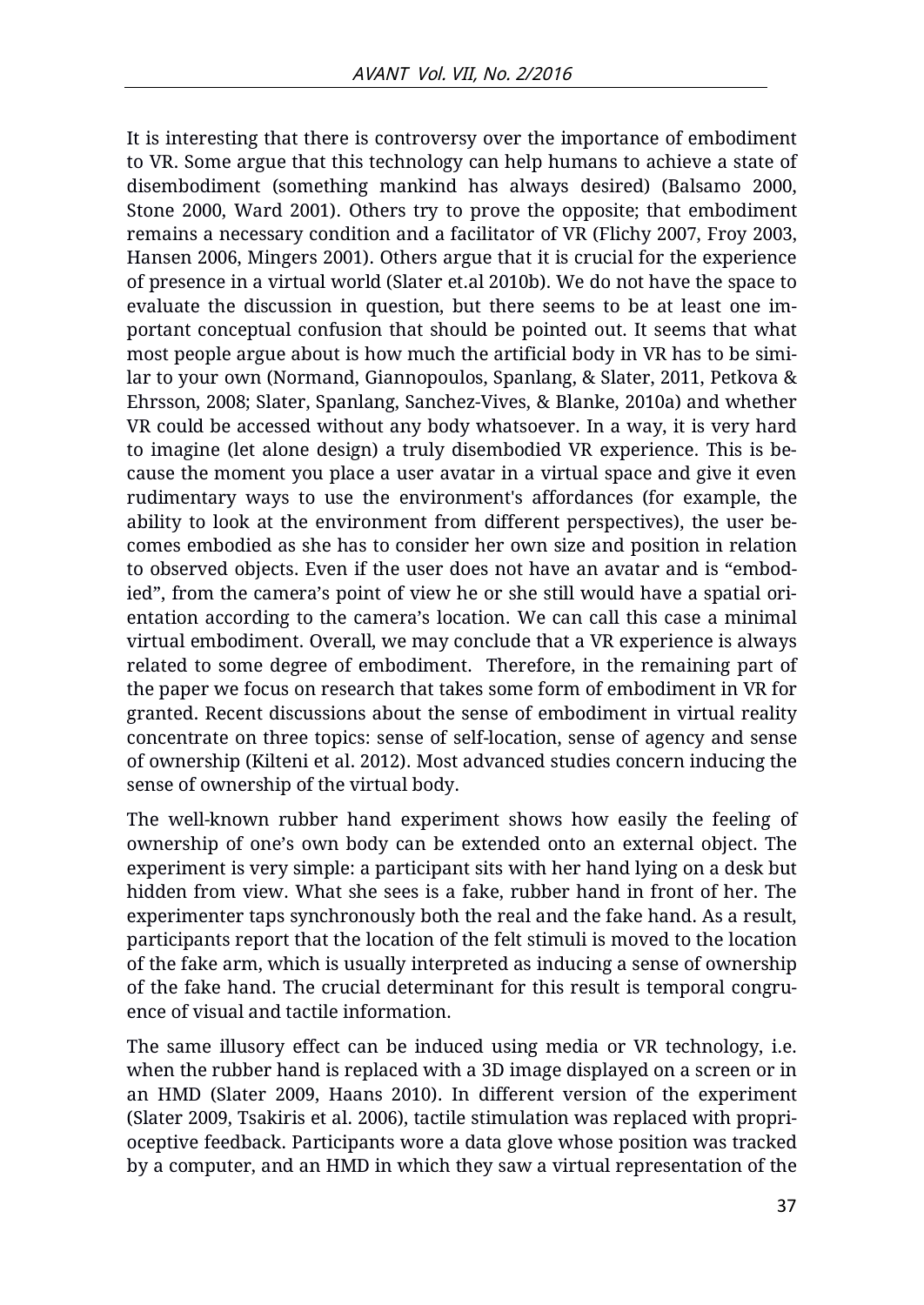hand moving in synchrony with real hand movements. Again, the crucial factor was visual and, this time, motor synchrony. The participants felt as if the real hand was located in the position of the virtual hand, or as if the virtual hand were their own arm (Slater 2009).

Is it possible to induce a full body illusion? Firstly, we should consider the socalled "out of body experiments" performed by Olaf Blanke (2008). Participants wore HMD's to see their own body recorded by a camera behind them. Next, the experimenter stroked the participant's back, which the participant could see from distance in the HMD. Participants reported that after a while they felt as if they were looking at themselves from a distance with an ambiguous feeling of being between the first and third person perspectives. The experiment's design was modified by Petkova (2008) by replacing the observed body with a mannequin's body, or by a virtual representation of body. Subjects wore HMDs looking down at their belly; however, what they saw was the belly of a mannequin recorded from the point of view of a camera mounted on the mannequin's head (in other conditions the mannequin was replaced by a virtual representation of body perceived via HMD). Next, the researcher simultaneously stroked the bellies of the participant and mannequin, thereby inducing a sense of ownership of a perceived fake or virtual body.

Inducing a sense of agency has not been studied in as much detail as sense of ownership. So far, researchers have focused on measuring sense of agency as the subjective feeling of control of a virtual body. According to Kilteni et al. (2012), the sense of agency is sensitive to temporal discrepancies between proprioceptive and visual information. Thus, real-time mapping of this information is necessary to induce the feeling of control of one's virtual body. This is certainly a true but very limited account of bodily agency. Following the enactive approach, our everyday bodily experience of agency is not only related to our bodily movements, but also to our intentional actions and interactions with objects. We are agents as subjects of actions performed in an environment filled with tools and objects, which are means to achieve intended aims. The spatiotemporal structure of our actions is both constrained and regulated by the environment and an object's affordances. Therefore, a broader concept of sense of agency should consist of perception of affordances, adequate performance of action and realization of an action's objective. Including these three components of agency in VR research may help increase immersion and the experience of presence.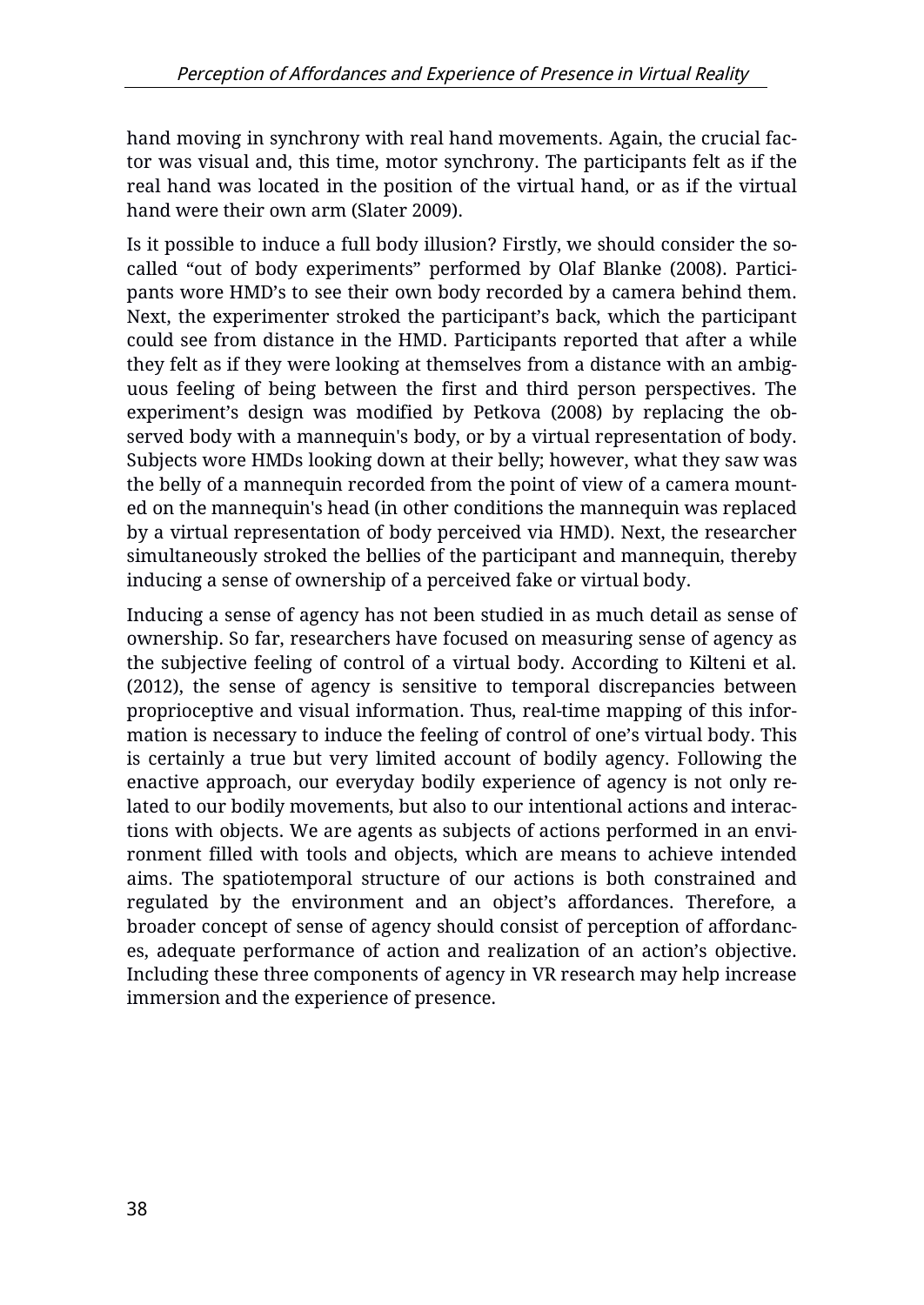#### **6. Conclusions**

Despite the multitude of approaches, theoretical models and vocabularies, a rather stable pattern emerges from the literature concerning the relation between the notions of immersion, presence and virtual reality. To put it in a very simplified manner, in order to achieve the feeling of presence, three requirements have to be met:

1. There is a minimal threshold of affordances which results in an ontological shift: the user starts to objectify the experience (treat it as an object, a place, a world, as opposed to an image or a movie).

2. There is a minimal degree of embodiment of the interface: the experience can be accessed via an interface which is objectified itself: it is perceived as being on the same ontological plane as the rest of the virtual environment (as opposed to the disembodied menu overlay mentioned in section 5, or a set of voice commands used off-screen).

3. The user embodies the interface via a reasonably natural mapping and perceives a virtual representation of his or her body. Natural mapping increases sense of ownership and agency.

We believe that VR technologies are so often identified with total immersion or presence because they usually meet these three minimal requirements by default. They meet requirement 1 by giving the user a number of perception affordances. By allowing the user to observe the environment (and its content) from a seemingly infinite number of perspectives they help to objectify the experience. They meet requirement 2 because for various reasons they do not use overlays but prefer to cast the user into the experience (even if only as a floating camera).<sup>11</sup> They meet requirement 3 because by using  $HMD's$  they create a natural mapping between the movement needed to exploit perceptual affordances and the movement of the avatar (for example, instead of moving the camera with hands we move it with our head or eyes).

Requirements 1-3 offer answers to some of the questions associated with VR techniques. Firstly, they explain why the first person point of view creates a stronger sense of ownership (Petkova, Khoshnevis, & Ehrsson, 2011; Slater, Spanlang, Sanchez-Vives, et al., 2010). This is because in the other case, the user has to embody a camera that is disconnected from the avatar the user is still controlling; therefore, the effect of 1-1 natural mapping breaks down. The experience of presence in such cases is disrupted by an ambiguous feeling of being somewhere between the first and third perspective, similar to results in out-of-body experiments (Blanke 2008).

 $\overline{a}$  $11$  Some of them are purely technological: for example, using a menu overlay in VR is inconvenient, as it demands the user to shift focus constantly.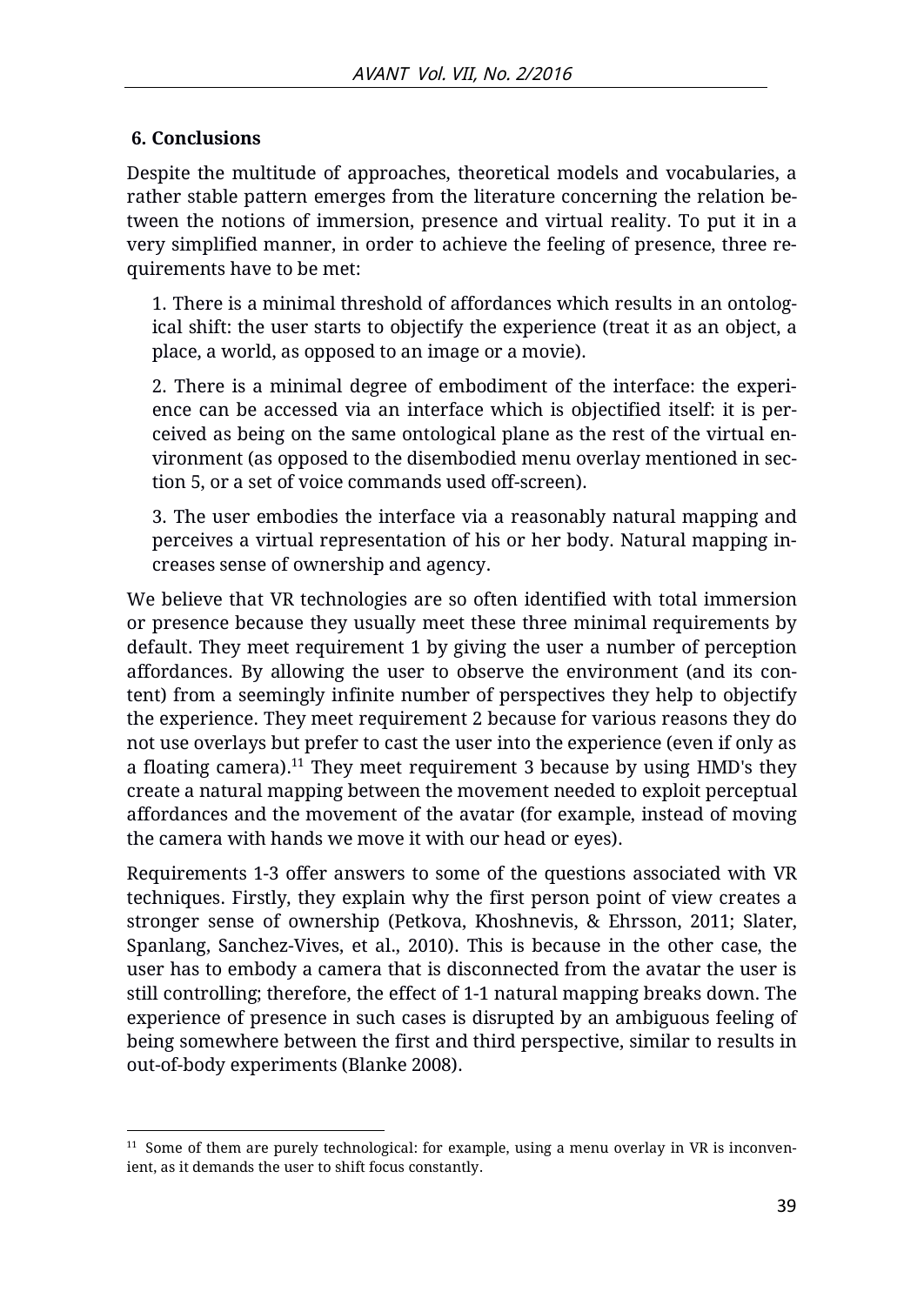Secondly, they explain why graphics fidelity is not the most important aspect of immersive technologies, even though most of these techniques deal with sensory perception (second type of immersion in our classification). This is because the believability of perception comes from perceptual affordances and not from the sheer fidelity of pictures or sounds.

Thirdly, they show the limitations of the typical setup of head mounted displays, as they cannot deliver true 1-1 natural interface mapping. Most obviously, the movement of the avatar stops being immersive once it is mapped to something other than legs. For example, the movement of a thumb on a typical console controller or a movement of fingers on a keyboard.

Finally yet importantly, our proposal explains why experiences as simple as 360° degree movies result in a feeling of presence; even though they are linear and not interactive, they allow for a minimal set of perceptual affordances (head movement) and embodiment.

Additionally, once you look at the phenomenon of presence from the perspective of requirements 1-3, it is quite easy to speculate on some future ways of intensifying it. There are two general strategies of achieving this. Firstly, we could focus on maximization of the sense of embodiment of the virtual body. The obvious strategy would be to assure a natural 1-1 mapping of user's body parts to those of the avatar. This can be achieved through a combination of haptic and mimetic interfaces. Note that recent popularity of the latter could be described as a reversal of the current rising popularity of VR technologies. Even though the bodies of users of popular consumer electronics of recent years (e.g. Wii, PlayStation Move, Microsoft Kinect) were more or less naturally mapped to the avatar's body, the effects of their actions were still observed from the outsider's perspective. The studies reviewed in sections 2 and 5 show that the desired effect of embodiment and ownership can also be enhanced by clever techniques similar those used in the rubber hand illusion experiments (they can be understood as forms of calibrations of natural 1-1 mapping between a user's body and the avatar). Moreover, increasing the sense of agency in a virtual environment requires further development of VR systems, especially haptic technology and dynamic scaling of affordances. The essential aspect of our bodily interaction with objects is tactile feedback and opportunities to manipulate. Tactile feedback is also important for regulating our behavior in order to complete a task. This can be provided by haptic technologies such as gloves or vests (e.g. Lindeman et al. 2004). Although this technology is still very young, we can certainly assert that it will increase the sense of embodiment in VR.

To understand the second strategy it is important to realize that—even though we claim that a certain minimal threshold of immersion is, in a way, guaranteed by VR techniques—you might still assume that adding affordances to the simulation will in fact strengthen the illusion. Another way is dynamic scaling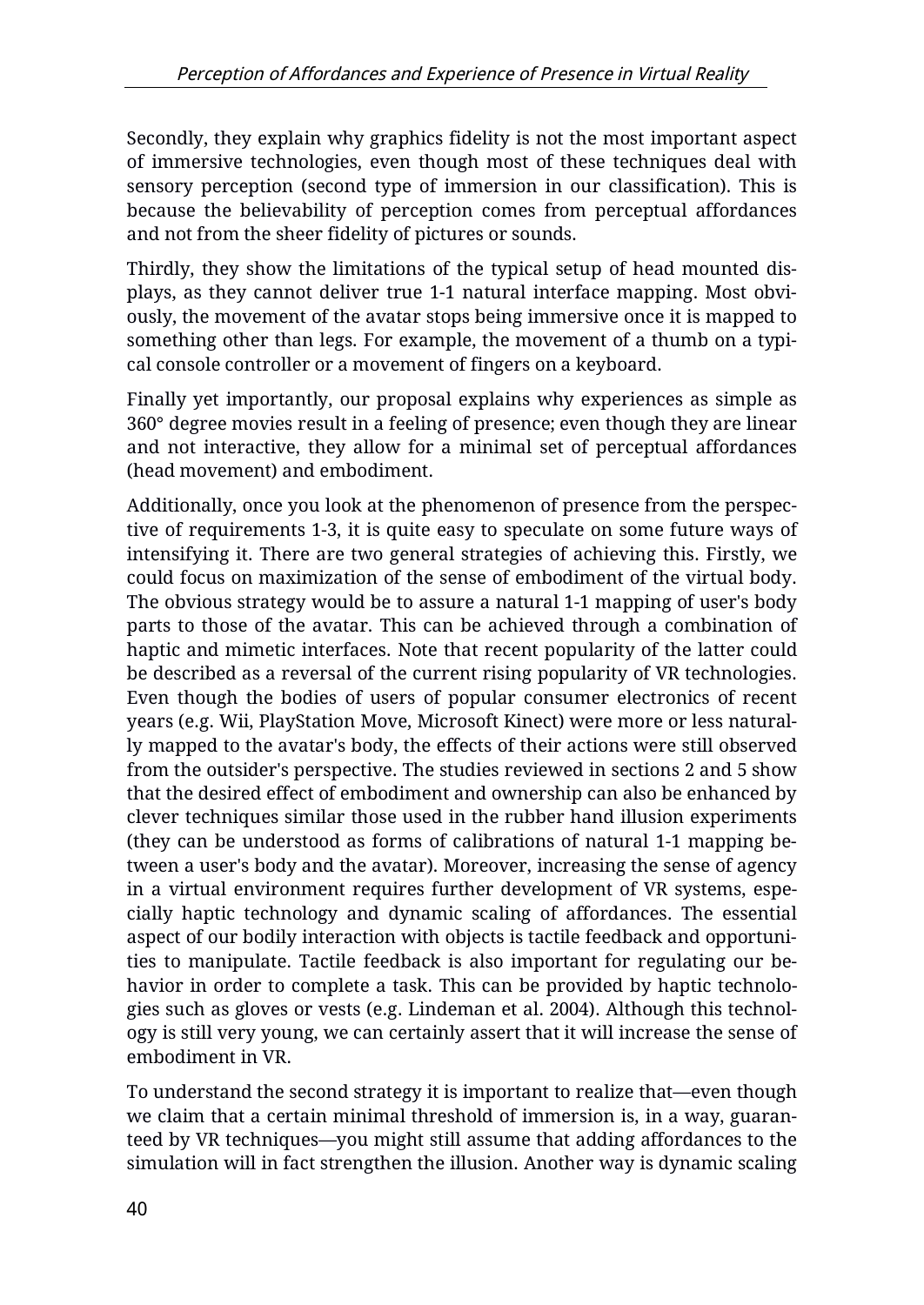of affordances. If affordances depend on individual body parameters (e.g. height, weight, limb length), then we need a mechanism for scaling environmental features and objects to each individual body in order to provide optimal perception. In this sense, a virtual environment should be personalized to actual user's body. This is necessary if we want users to achieve a specific task in a virtual environment, e.g. for training purposes. Perception of affordances and thus possibilities of actions should be dynamically adjusted to an individual's body.

Moreover, even though affordances responsible for the feeling of presence are mostly associated with the second type of immersion techniques (sensory immersion), both the other types of immersion can be used to mask deficiencies and lack of expected affordances. For example, a user could be given a pressing task to perform (challenge-based immersion) and shifts her attention only to elements of the environment crucial for the task (thus ignoring the lack of affordances in other places). On the other hand, the user could be presented with a narrative that explains the lack of expected affordances (for example, a user can be told that for some reason her body is immobilized). $12$ 

#### **References**

 $\overline{a}$ 

- Balsamo, A. 2000. The virtual body in cyberspace. In: The cybercultures reader. D. Bell & B. M. Kennedy, eds. Routledge, London and New York.
- Biocca F. 2001. Inserting the Presence of Mind into a Philosophy of Presence: A Response to Sheridan and Mantovani and Riva. Presence, vol. 10: 554-556.
- Blanke, O. Metzinger, T. 2008. Full-body illusions and minimal phenomenal selfhood. Trends In Cognitive Science, DOI: 10.1016/j.tics.2008.10.003.
- Burge, T. 2005. Disjunctivism and Perceptual Psychology. Philosophical Topics, Vol. 33, No. 1: 1-78.
- Chemero, A. 2003. An Outline of a Theory of Affordances. Ecological Psychology, 15(2): 181-195.

<sup>12</sup> This role of perceptual affordances has recently been inadvertently confirmed by the new wave of consumer VR devices (the Oculus Vive, HTC Vive and PSVR). It seems that the biggest problem faced by developers is the discrepancy between the perceived movement of the player avatar and the movement of the player himself. The main reason that this causes problems is that it causes simulation sickness. Developers of software dedicated to these platforms try to solve this problem in several ways, but one that is especially relevant is that they purposefully restrict player movement by depicting situations in which the avatar sits, stands or walks in a very small perimeter that can be tracked by the VR equipment. Interestingly, the developers communicate these limits to the user via narrative immersion techniques. For example, one of the more successful games produced for modern platforms (Job Simulator) satirically depicts various tasks people perform while working in different environments. The fact that simulation depicts a titular "job" explains why the avatar cannot leave the place in which she is positioned (the player cannot abandon her workplace).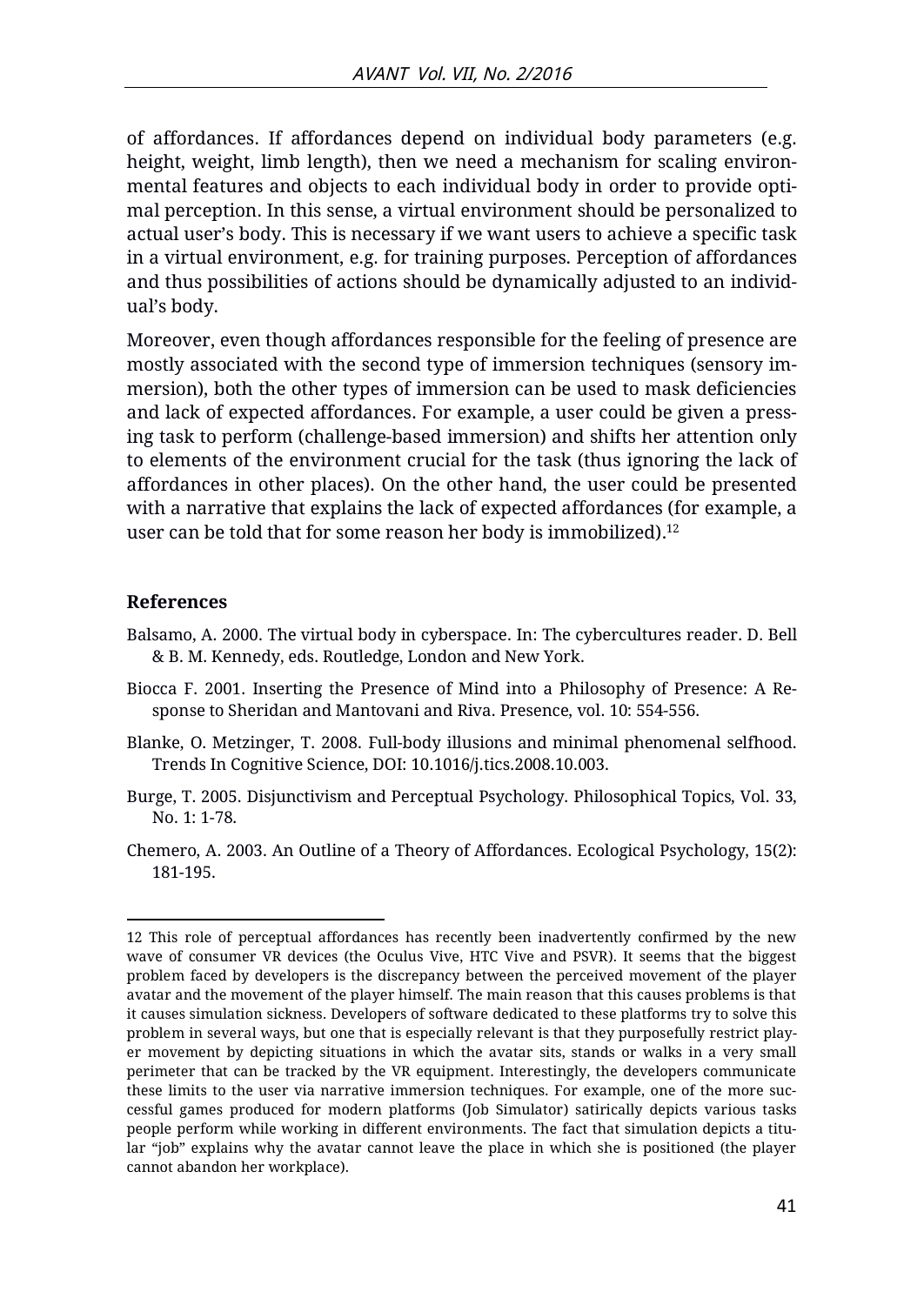- Csikszentmihályi, M. 1990. Flow: The Psychology of Optimal Experience. Harper & Row.
- Darken, R. P. Bernatovich D. Lawson J. P. & Peterson B. 1999. Quantitative Measures of Presence In: Virtual Environments: The Roles of Attention and Spatial Comprehension. Cyberpsychology and Behaviour 2(4): 337-347.
- Dinh, H. Q. Walker N. Song C. Kobayashi A. & Hodges L. F. 1999. Evaluating the Importance of Multi-sensory Input on Memory and the Sense of Presence In: Virtual Environments. Presented at IEEE Virtual Reality. Houston, Texas, US.
- Draper, J.V., Kaber, D.B. & Usher, J.M. 1998. Telepresence. Human Factors 40: 354-375.
- Ermi, L., & Mäyrä, F. 2005. Fundamental components of the gameplay experience: Analysing immersion. Worlds In: Play: International perspectives on digital games research, 37, 2.
- Fiore S. M. et al. 2009. Virtual experiments and environmental policy. Journal of Environmental Economics and Management 57: 65-86.
- Flach J. M., Holden J. G. 1998. The Reality of Experience: Gibsons Way. Presence, Vol. 7, No. 1: 90–95.
- Flichy: 2007. The internet imaginaire. MIT Press, Cambridge.
- Froy, F. 2003. Indeterminacy In: cyberspace. In: Indeterminate bodies. N. Segal, L. Taylor & R. Cook, eds. Palgrave Macmillan, New York.
- Gallagher, S. 2005. How the Body Shapes the Mind. Oxford Univ. Press.
- Gibson J. J. 1997. The Theory of Affordances. In: Perceiving, Acting and Knowing. Shaw R., Bransford J. eds. New York: 67–82.
- Haans A. 2010. The Embodied User. Corporeal Awareness & Media Technology. Eindhoven Univ. of Technology.
- Hall, T., W., Mojtaba N., Maslowski E., Petty, S. 2012). Virtual Reality as a Surrogate Sensory Environment, In: T. Gulrez, A. E. Hassanien, ed. Advances In: Robotics and Virtual Reality, Intelligent Systems Vol 26: 251-273.
- Hansen, M. B. N. 2006. Bodies In: code: Interfaces with digital media. Routledge. New York.
- Heft, H. 1989. Affordances and the Body: An Intentional Analysis of Gibson's Ecological Approach to Visual Perception, Journal for the Theory of Social Behaviour 19 (1).
- IJsselsteijn W., Reiner M. 2004. On the importance of reliable real-time sensorimotor dependencies for establishing telepresence. In: Proceedings of Presence, Alcañiz Raya, M. & Solaz B.R. eds.): 298-304.
- Kilteni, K., Groten, R., & Slater, M. 2012. The sense of embodiment In: virtual reality. Presence: Teleoperators and Virtual Environments, 21(4): 373-387.
- Leonardis, D.; Frisoli, A.; Barsotti, M.; Carrozzino, M.; Bergamasco, M. 2014. Multisensory Feedback Can Enhance Embodiment Within an Enriched Virtual Walking Scenario, Presence: Teleoperators and Virtual Environments, vol. 23 (3): 253-2.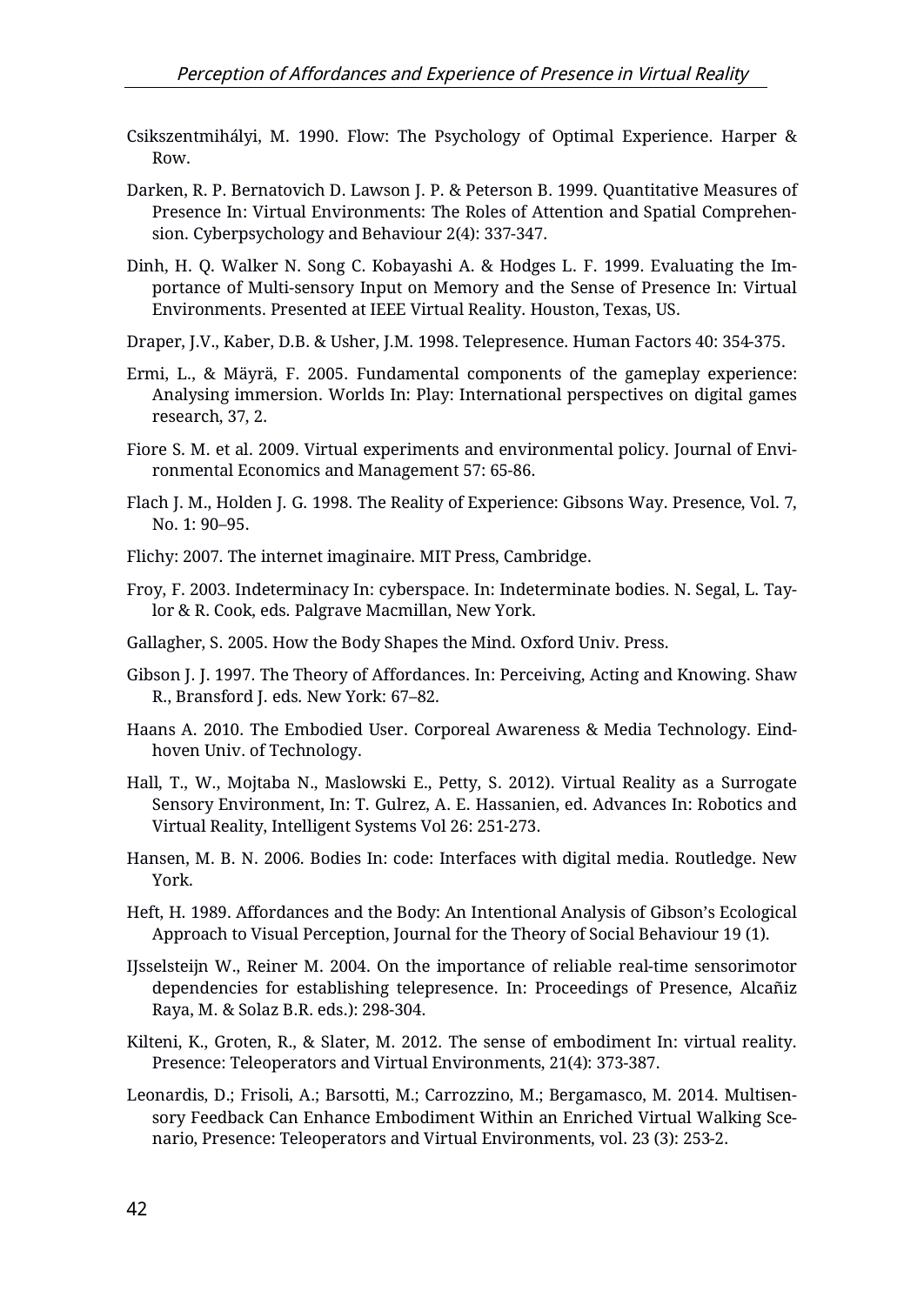Lindeman, R.W., Page, R., Yanagida, Y., Sibert, J.L. 2004. Towards Full-Body Haptic Feedback: The Design and Deployment of a Spatialized Vibrotactile Feedback System. Proc. of ACM Virtual Reality Software and Technology (VRST), Hong Kong, China: 146-149.

Lister, M. 2003. New media: A critical introduction. London: Routledge.

Merleau-Ponty M. 1945/2005. Phenomenology of Perception. Routledge.

- Mingers, J. 2001. Embodying information systems: The contribution of phenomenology. Information and Organization, 11: 103-128.
- Minsky M. 1980. Telepresence. OMNI.
- Noë, A. 2004. Action in perception. MIT Press.
- Normand, J. M., Giannopoulos, E., Spanlang, B., & Slater, M. 2011. Multisensory stimulation can induce an illusion of larger belly size In: immersive virtual reality. PLoS One, 6 (1), e16128. doi:10.1371/journal.pone.0016128
- Petkova V., Ehrsson H. 2008. If I Were You: Perceptual Illusion of Body Swapping, PLoS ONE 3 (12).
- Petkova, V. I., Khoshnevis, M., & Ehrsson, H. H. 2011. The perspective matters! Multisensory integration In: ego-centric reference frames determines full body ownership. Frontiers In: Psychology, 2, 35.
- Sanchez-Vives, M. Slater, M. 2005. From Presence Towards Consciousness. Nature Reviews Neuroscience 6: 332-339.
- Schroeder, R. 1996. Possible Worlds: The Social Dynamic of Virtual Reality Technologies. Boulder: Westview Press.
- Schroeder, R. 2008. Defining Virtual Worlds and Virtual Environments. Journal of Virtual Worlds Research: Defining Virtual Worlds and Virtual Environments 2..
- Shafer, D. M., Carbonara, C. P., (2014. Controller Required? The Impact of Natural Mapping on Interactivity, Realism, Presence and Enjoyment In: Motion-Based Video Games, Presence vol. 23 (3).
- Sheridan, T. 1996. Further Musings on the Psychophysics of Presence. Presence Vol.5, No.2: 241-246.
- Skalski, P., Tamborini, R., Shelton, A., Buncher, M., & Lindmark: 2011. Mapping the road to fun: Natural video game controllers, presence, and game enjoyment. New Media and Society, 13 (2): 224–24.
- Slater, M., Wilbur, S., (1997. A Framework for Immersive Virtual Environments (FIVE): Speculations on the Role of Presence In: Virtual Environments, Presence: Teleoperators and Virtual Environments, Vol. 6, No. 6: 603-616.
- Slater M. et al. 2009. Inducing illusory ownership of a virtual body, Frontiers In Neuroscience 3(2).
- Slater, M., Spanlang, B., Sanchez-Vives, M. V., & Blanke, O. 2010a. First person experience of body transfer In: virtual reality. PLoS One, 5 (5). doi:10.1371/journal.pone.0010564